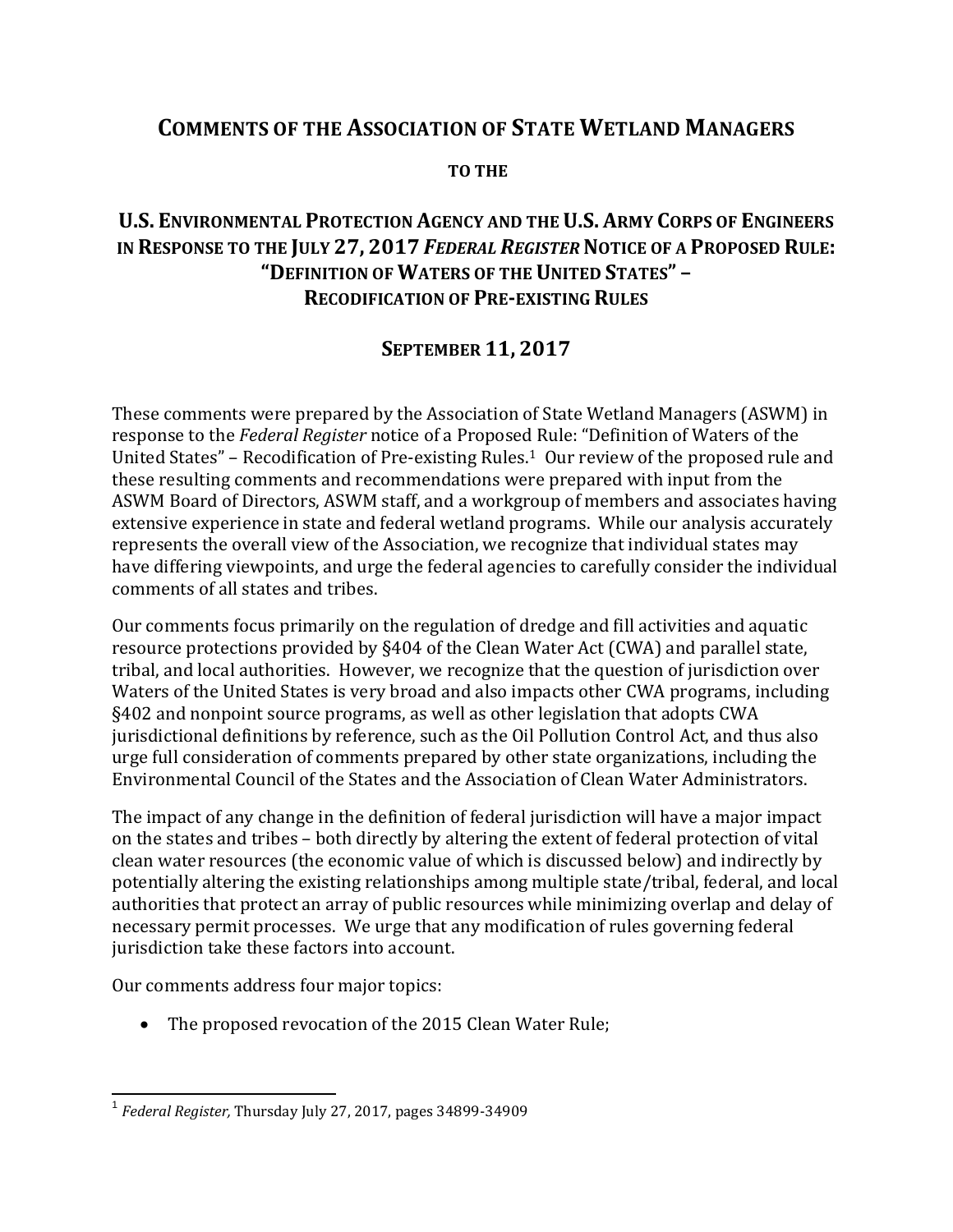- The economic analysis prepared to support proposed revocation of the 2015 Clean Water Rule;
- Suggested measures that may be initiated now to improve currently used jurisdictional guidance pending completion of the proposed "Step 1" (revocation) and "Step 2" (replacement) rules; and,
- Initial considerations for a proposed "Step 2" Scalia plurality opinion-based rule.

## **COMMENTS AND RECOMMENDATIONS**

# **I. Proposed Revocation of the 2015 "Clean Water Rule" Defining Waters of the U.S.**

The Environmental Protection Agency (EPA) and the U.S. Department of Army (Corps) have proposed revoking the 2015 Clean Water Rule. We understand that the agencies ultimately propose to replace the rule with a new CWA jurisdiction rule based in part on the Scalia plurality opinion in the *Rapanos* case[2.](#page-1-0) In the interim, it is proposed that the previous definitions promulgated in 1986 (Corps) and 1988 (EPA) in conjunction with the jurisdictional guidance that was in use prior to 2015 and during the current court mandated stay of the 2015 rule would be applied. The federal agencies justify this action based primarily on the legal situation that would result should the U.S. Supreme Court rule that the 6th Circuit Court does not have authority to review or stay the Clean Water Rule, leaving a patchwork of legal decisions in response to multiple lawsuits in many of the lower courts throughout the country. **ASWM questions whether rescinding the 2015 rule will achieve its intended objectives for two primary reasons.** 

1. **Revoking the 2015 rule will neither improve program stability, nor expedite completion of a new final rule that relies on the Scalia opinion in** *Rapanos***.** While it is true that the Supreme Court may rule that the  $6<sup>th</sup>$  Circuit Court lacks jurisdiction to stay the Clean Water Rule - producing the outcome detailed by the agencies in the *Federal Register* notice - it is also possible that the Court may rule in the opposite manner.[3](#page-1-1) Given the legal uncertainty associated with *any* course of action taken to clarify CWA jurisdiction, as well as the inevitable legal challenges that will be brought in

<span id="page-1-0"></span><sup>2</sup> *Rapanos v. United States,* 547 U.S. 715 (2006)

<span id="page-1-1"></span> $3$  A decision on the challenge to the 2015 rule on the merits will be made in the appropriate court(s) as determined by the U.S. Supreme Court.

Rescission of the 2015 Rule may unintentionally prolong this layer of uncertainty. Such an action would render the challenge to the 2015 Rule moot, and then the Supreme Court would likely decline to decide which court is the proper forum for challenges to WOTUS regulations. Thus, should the federal agencies proceed with Step 1 (and Step 2), we could see years of litigation wrangling over which court has jurisdiction to consider the resulting legal challenges.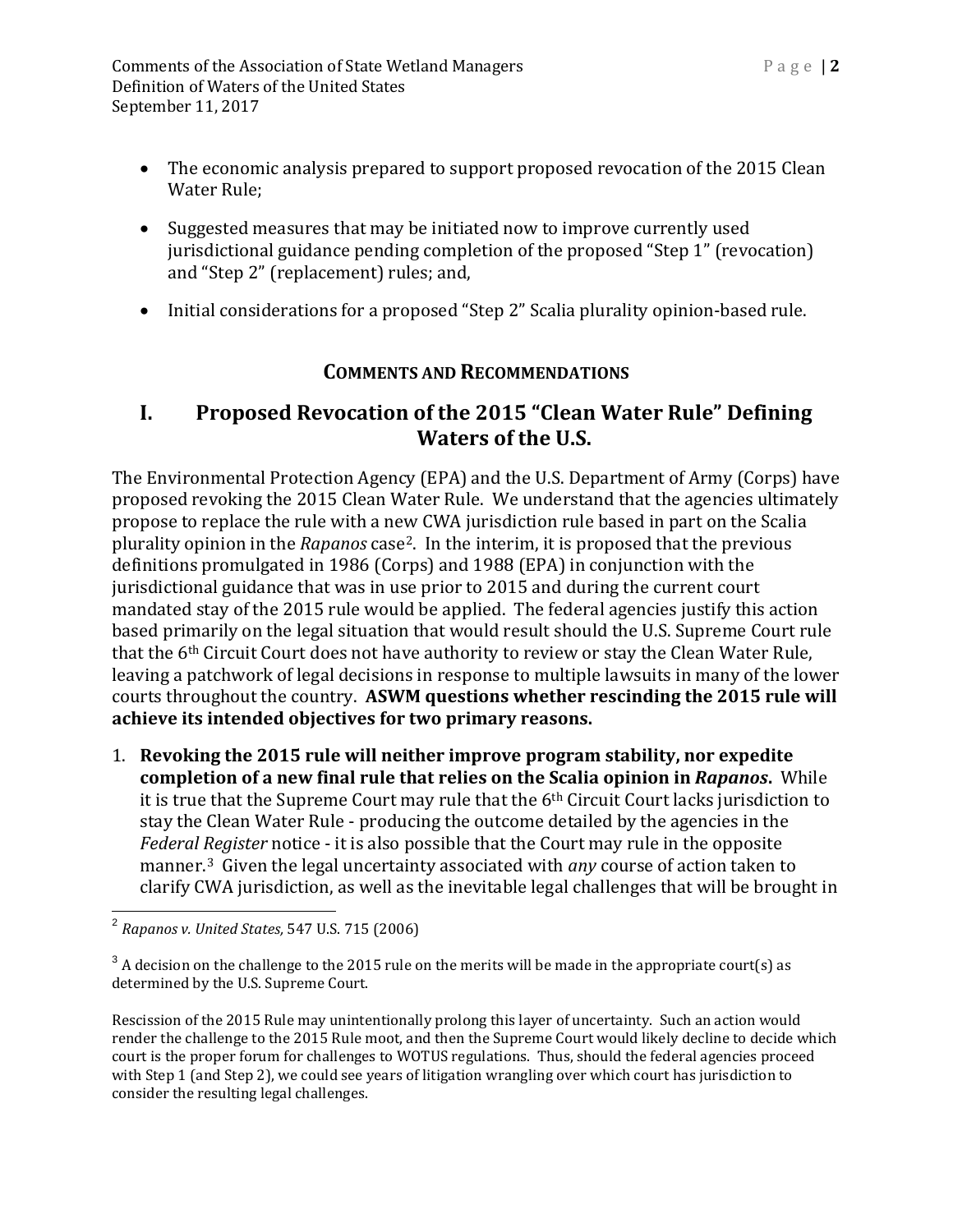response to rescinding the 2015 Rule, we do not believe that rescinding the rule will improve program stability. Rather, it is likely to delay judicial clarity and lengthen the time required for resolving the jurisdictional definition.

ASWM believes it would be possible to address many of the concerns raised by states and others by revising components of the 2015 Rule, and through other programmatic measures to respond to unique regional challenges, as described later in these comments.

**2. The 2015 Clean Water Rule reflects broad public acceptance of federal jurisdiction over many primary categories of the nation's waters, and is based on a comprehensive scientific review. Rescission of the rule should not undermine aspects of the Clean Water Rule that are well founded and acceptable to the public.** CWA jurisdiction over the majority of waters - including the territorial seas, traditional navigable waters, interstate waters, permanently standing or flowing waters such as lakes and streams, impoundments of these waters, tributaries of these waters, and immediately adjacent wetlands – is generally accepted. Most categories of waters have been included in the definition of Waters of the United States since promulgation of rules in 1986 and 1988. In addition, there has been considerable support for protection by rule of special categories of waters listed in the 2015 Clean Water Rule – including prairie potholes, Delmarva and Carolina Bays, pocosins, western vernal pools, and Texas coastal prairie wetlands, supported by sound scientific documentation.

Moreover, positive steps were taken under the 2015 rule to define waters that *will not* be regulated and provide straightforward criteria for waters that are regulated. ASWM recognizes that clarity is still needed regarding some of the more remote or intermittent types of waters, but we believe that momentum in gaining transparency and certainty for many waters where there is long-standing support for jurisdiction should not be lost. The scientific and public interest record for the 2015 rule remains relevant.

Issues that would require further consideration if the agencies were directed to pursue implementation of the 2015 rule include clarification of jurisdiction over intermittent and ephemeral streams, the identification of "adjacent" wetlands at the field level, differentiating man-made ditches and channelized streams, and in general the end points of federal jurisdiction. In our opinion, many of these issues will be best resolved by accounting for regional differences, and through regionalized programmatic solutions, e.g. use of Regional and State Programmatic General Permits, and regional guidance.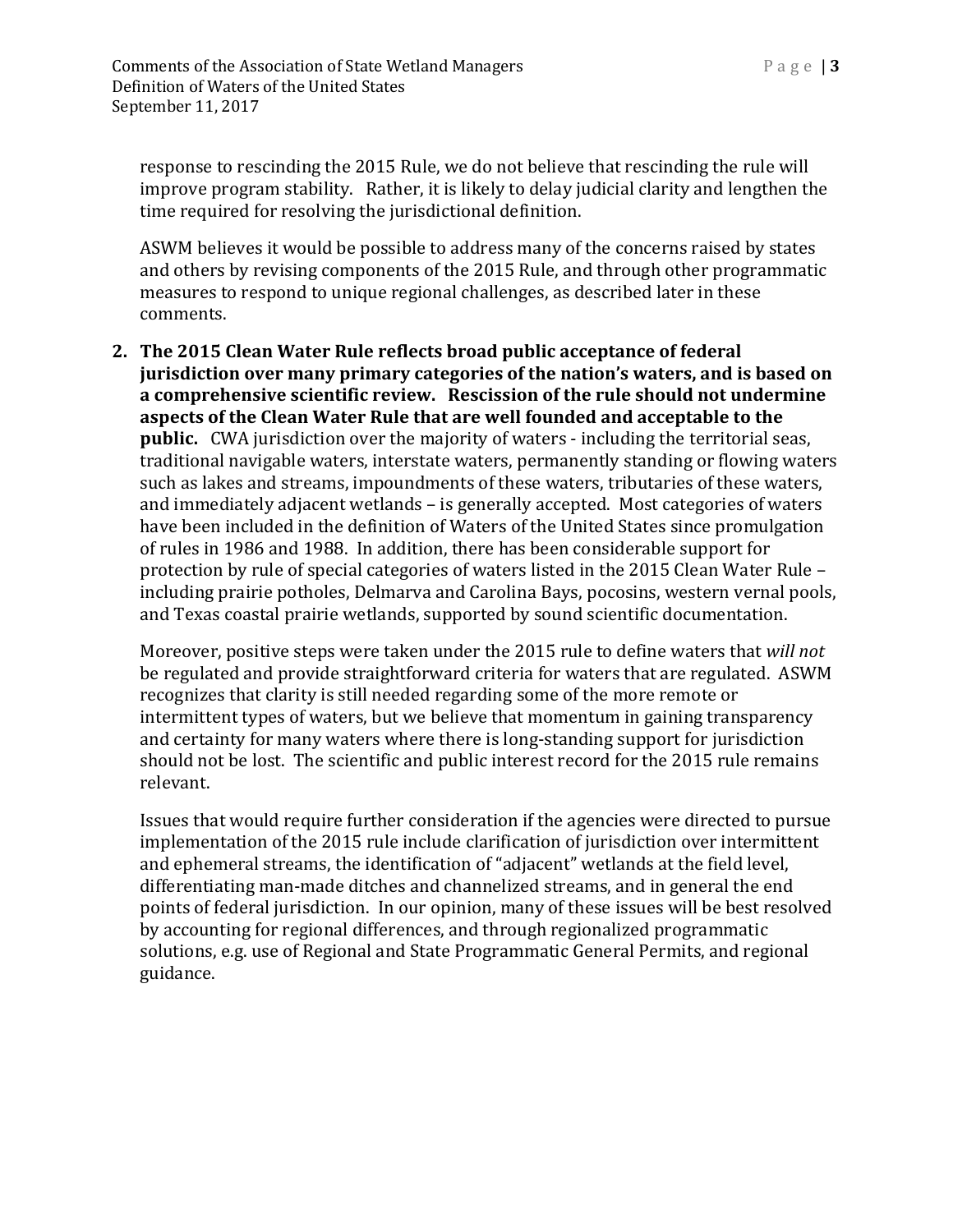ASWM finds the economic analysis associated with the proposed rule to be incomplete and misleading. Economic values of wetlands are deemed "unquantifiable" and therefore are zeroed out in the "benefits" column. Studies that were cited in the cost benefit analysis that supported promulgation of the 2015 Rule were deemed out of date.

The key difference between the 2015 and 2017 economic analyses of the 2015 Clean Water Rule is the incorporation of wetlands in the benefits column of the EPA's benefit cost analysis in 2015.[4](#page-3-0) The 2015 analysis estimated that the Clean Water Rule will result in approximately \$306.1 million in economic benefits from wetland protection. In the 2015 analysis, the 2015 rule has a benefit-cost ratio of above 1, which is supported by the incorporation of wetland benefits. By contrast, the 2017 analysis completely removes the benefits of these values, such as storm protection, waterfowl hunting opportunities, and commercial fish habitat, reducing the benefit-cost ratio for the 2015 rule as a whole to below 1. The federal agencies' reasons for this dramatic change are stated as follows:

"*The 2015 CWR wetland benefits were derived through a benefit transfer exercise using 22 estimates from 10 studies, examining households' willingness to pay for wetland preservation. The studies were published between 1986 and 2000, although the agencies attempted to find more recent studies. More recent wetland studies were not available. The age of these studies introduces uncertainty, because public attitudes toward nature protection could have changed. The past 30 years have also seen tremendous advances in statistical and economic methods that have improved the ability to collect and an[aly](#page-3-1)ze data on the willingness to pay for changes in environmental amenities."*<sup>5</sup>

The key claims made in the preceding quotation are addressed in the following comments.

### *1. The age (1986-2000 publication year) of studies in the 2015 analysis "introduces uncertainty, because public attitudes toward nature protection could have changed".*

The economic analysis erroneously dismisses past studies of ecosystem services and other values based on the statement that "public attitudes toward nature protection could have changed." This statement is unsubstantiated. If public attitudes *hav*e changed in recent

<span id="page-3-0"></span><sup>4</sup> Environmental Protection Agency & Department of the Army, 2015. Economic Analysis of the EPA-Army Clean Water Rule. Retrieved at: [https://www.epa.gov/sites/production/files/2015-06/documents/508](https://www.epa.gov/sites/production/files/2015-06/documents/508-final_clean_water_rule_economic_analysis_5-20-15.pdf) final clean water rule economic analysis 5-20-15.pdf

<span id="page-3-1"></span><sup>5</sup> Environmental Protection Agency & Department of the Army, 2017. Economic Analysis for the Proposed Definition of "Waters of the United States"– Recodification of Pre-existing Rules. Retrieved at: https://www.epa.gov/sites/production/files/2017-[06/documents/economic\\_analysis\\_proposed\\_step1\\_rule.pdf](https://www.epa.gov/sites/production/files/2017-%2006/documents/economic_analysis_proposed_step1_rule.pdf)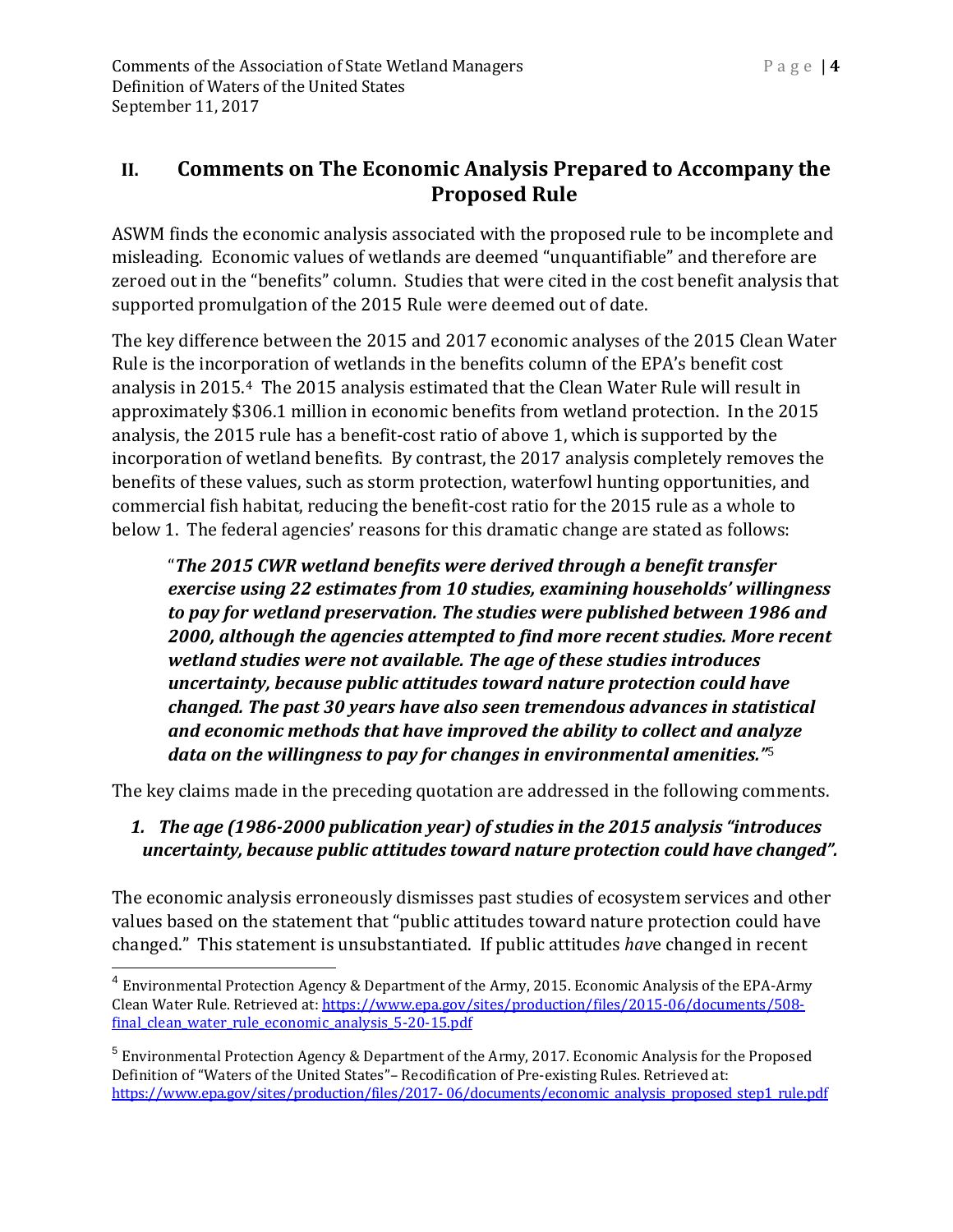years, it is through *increased* recognition of the vital need for and limited supply of clean water resources. If anything, the public today places a higher value on unpolluted drinking water, sufficient supplies of water for other domestic, agricultural, and commercial needs, and on [mi](#page-4-0)nimizing the cost of natural disasters including flooding, severe storms, and drought.6

Gallup polls regarding environmental concerns indicate that the percentage of Americans that worry about the quality of the environment a "great deal or fair amount" is unchanged (77%) between 2001 and 2017.[7](#page-4-1) The percentage of people that have a great deal of concern has actually increased between 2001 and 2017 (42% to 47%), implying that Americans may be more concerned about wetland benefits than in the past.

It is moreover clear that the public desire for protection of aquatic resources is resulting in effective and cost efficient actions by state and local government, for example:

- In **Portland, Maine**, The Portland Water District (PWD) maintains low rates for their 200,000 constituents by investing in watershed protection over downstream water treatment. John Talbert, Ph.D. and others at the World Resource Institute conducted a green-gray analysis (GGA) to provide a basis for investing in both natural and built infrastructure alternatives. As development pressures increase, the PWD faces the decision to invest in watershed protection or built alternatives. Over a 20 year period, the PWD would save taxpayers a minimum of \$12 million and up to \$110 million in water treatment costs by implementing green infrastructure projects, which may include construction or restoration of wetlands, establishment of stream buffer strips, and numerous other measures.
- **Philadelphia, PA** is making similar efforts. By spending \$1.1 billion in green infrastructure projects, the City of Philadelphia provides water quality enhancements while avoiding \$6 billion in grey infrastructure solutions.<sup>[8](#page-4-2)</sup> The cumulative impact of the green infrastructure investment is estimated at nearly \$3.2 billion, including benefits from air quality enhancements, water quality improvements from wetland protection, improved aesthetics, and job creation.[9](#page-4-3) These benefits, from cost savings

<span id="page-4-0"></span> $\ddot{\phantom{a}}$ <sup>6</sup> See 2016 Value of Water Campaign poll,

[http://thevalueofwater.org/sites/default/files/Value%20of%20Water%20National%20Poll%202016%20Pr](http://thevalueofwater.org/sites/default/files/Value%20of%20Water%20National%20Poll%202016%20Presentation.pdf) [esentation.pdf](http://thevalueofwater.org/sites/default/files/Value%20of%20Water%20National%20Poll%202016%20Presentation.pdf)

<span id="page-4-1"></span> $<sup>7</sup>$  Gallup, 2017. In Depth: Topics A to Z – Environment. Retrieved at:</sup> <http://www.gallup.com/poll/1615/environment.aspx>

<span id="page-4-2"></span><sup>8</sup> Green, Jared. "The New Philadelphia Story is About Green Infrastructure". 12/18/2013. Accessed 02/13/17 from<https://dirt.asla.org/2013/12/18/the-new-philadelphia-story-is-about-green-infrastructure/>

<span id="page-4-3"></span><sup>9</sup> Stratus Consulting. August 2009. A Triple Bottom Line Assessment of Traditional and Green Infrastructure Options for Controlling CSO Events in Philadelphia's Watersheds, Final Report. Prepared for: Howard M. Neukrug, Director, Office of Watersheds, City of Philadelphia Water Department. Boulder, CO.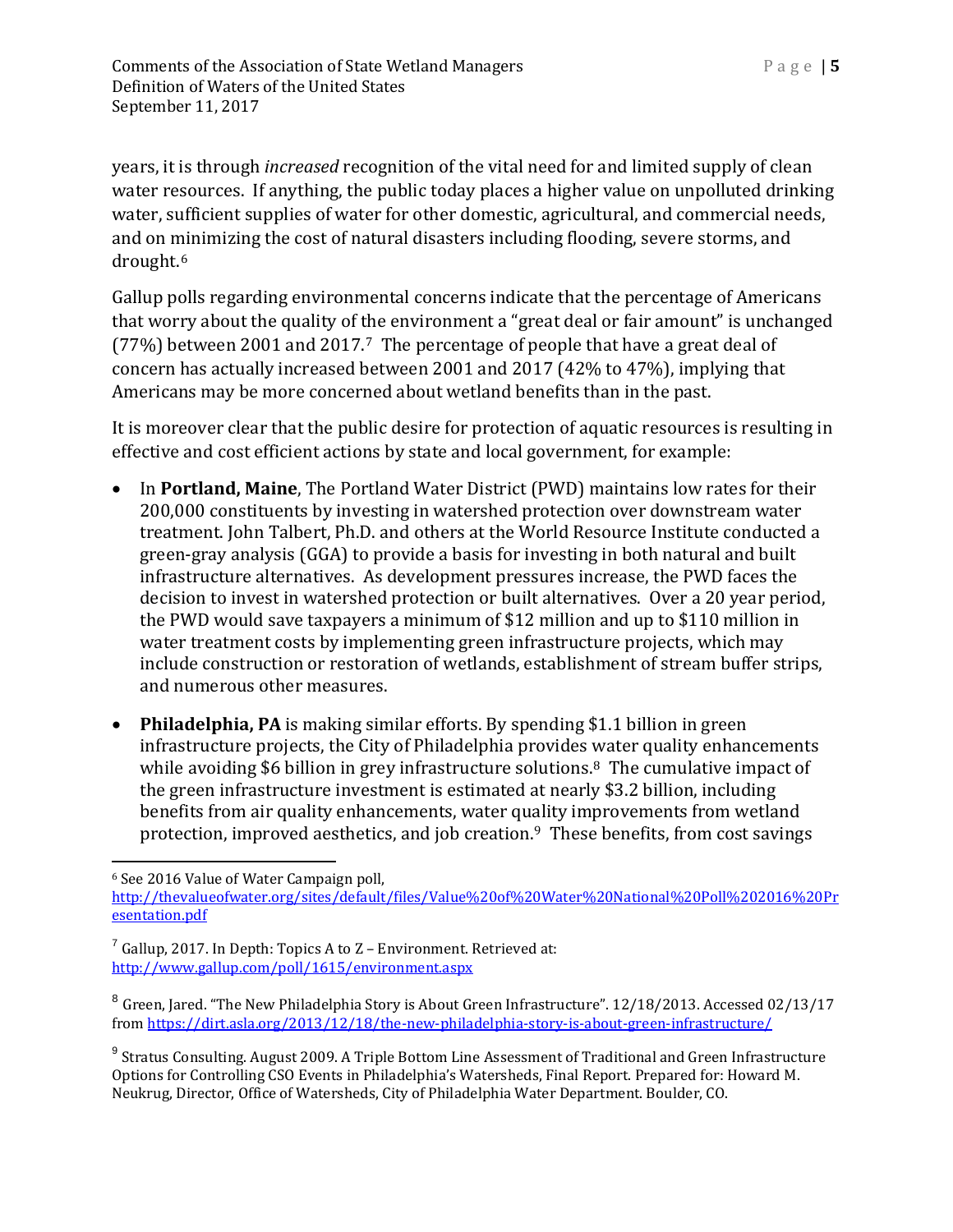and ecosystem services provision, would not be realized without appropriate protection of wetlands and riparian habitat within the watershed.

• In **Milwaukee, WI**, the Milwaukee Metropolitan Sewerage District (MMSD) is saving money by investing in green infrastructure. By acquiring land that would be filled for development in the floodplain, the MMSD will save \$45.9 million in capital costs related to flooding and combined sewer overflows while improving habitat and recreational opportunities and increasing carbon sequestration.[10](#page-5-0) This is of particular significance in underserved urban service areas, where low-income households spend a larger portion of their income on necessities like water and sewage service. These savings are then injected into the economy in other ways. The proposed rule change puts many of these waterways under threat of poorly designed development, impacting downstream users by reducing water quality and increasing the risk of flooding and combined sewer overflows. This increases costs of water treatment for industrial and residential uses alike and would negatively impact human health if left untreated.

#### *2. "Wetland studies from after 2000 are not available."*

A review of the Earth Economics' database - the Ecosystem Valuation Toolkit, revealed that at least four contingent [val](#page-5-2)uation<sup>11</sup>-based studies of wetland value have been published between 2005 and 2012.12 These studies include:

- Whitehead, J. C., Groothuis, P. A., Southwick, R., Foster-Turley, P. 2005. The Economic Values of Saginaw Bay Coastal Marshes. Southwick Associates, Inc.
- Petrolia, D. R., Interis, M. G., Hwang, J., Hidrue, M. K., Moore, R. G., Kim, T. 2012. America's Wetland? A National Survey of Willingness to Pay for Restoration of Louisiana's Coastal Wetlands. Marine Resource Economics 29(1): 17-37.
- Awondo, S. N., Egan, K. J., Dwyer, D. F. 2011. Increasing Beach Recreation Benefits by Using Wetlands to Reduce Contamination. Marine Resource Economics 26(1): 1-15.
- Whitehead, J. C., Groothuis, P. A., Southwick, R., Foster-Turley, P. 2009. Measuring the economic benefits of Saginaw Bay coastal marsh with revealed and stated preference methods. Journal of Great Lakes Research 35(3): 430-437.

<span id="page-5-0"></span><sup>&</sup>lt;sup>10</sup> CH2MHill. June 2013. Milwaukee Metropolitan Sewerage District Regional Green Infrastructure Plan. MMSD Contract No: M03064P03.

<span id="page-5-1"></span><sup>&</sup>lt;sup>11</sup> Contingent valuation was the methodology used for wetland studies incorporated into the 2015 analysis.

<span id="page-5-2"></span><sup>12</sup> Earth Economics, 2017. Ecosystem Valuation Toolkit. Retrieved at: [http://www.eartheconomics.org/ecosystem-valuation-toolkit.](http://www.eartheconomics.org/ecosystem-valuation-toolkit)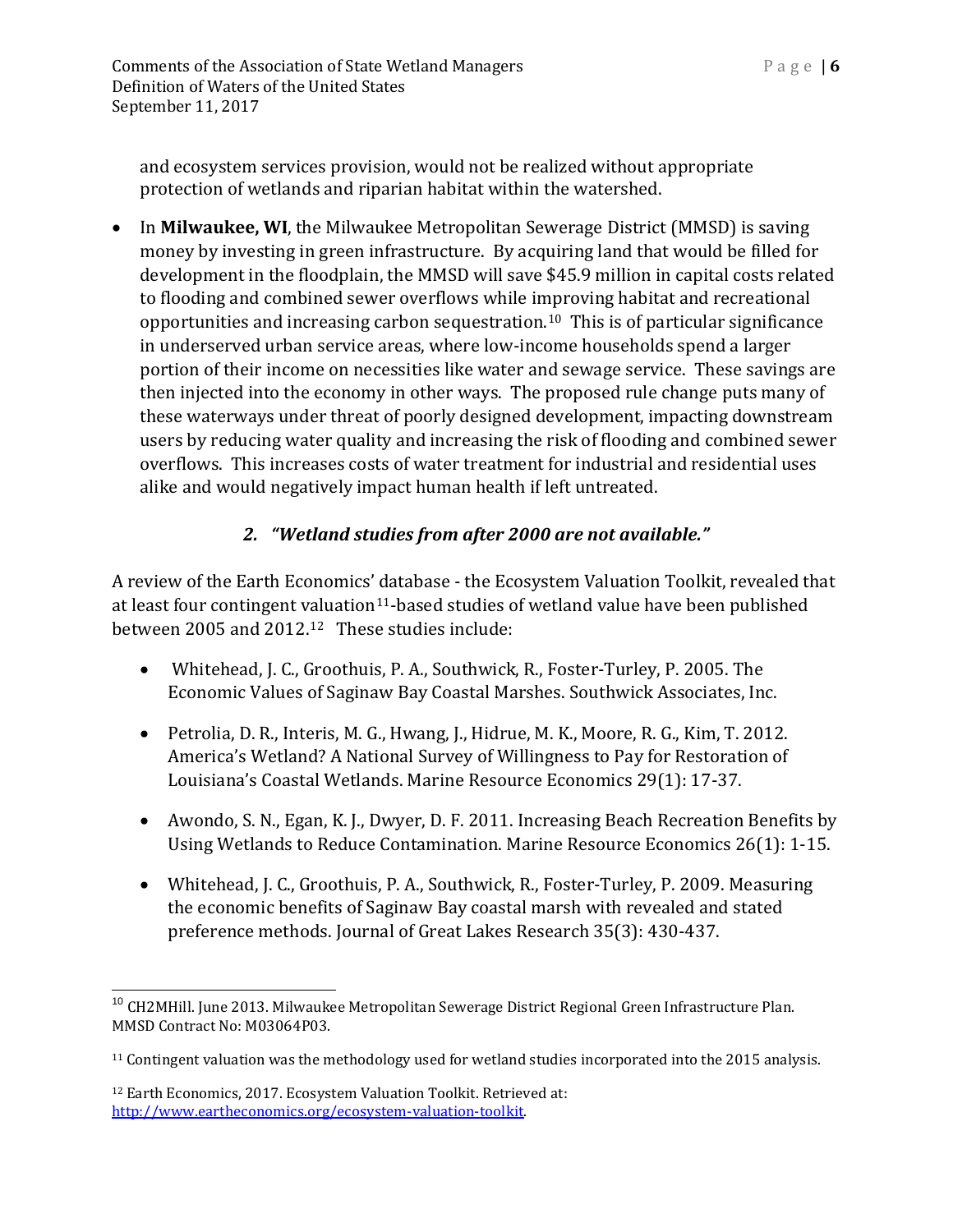A brief search performed by the Association of State Wetland Managers found 5 willingness to pay (WTP) studies between the years 2009-2016, including:

- Loomis, J., Haefele, M. 2015. Economic Contribution, Impacts, and Economic Benefits [of Deer, Waterfowl and Upland Game Bird Hunting in North and South Dakota:](https://www.fsa.usda.gov/Assets/USDA-FSA-Public/usdafiles/EPAS/PDF/Loomis_EtAl_SD_ND_HUNTING_Economic_Study_Final_9-19-2015.pdf)  [Relationship to CRP Lands.](https://www.fsa.usda.gov/Assets/USDA-FSA-Public/usdafiles/EPAS/PDF/Loomis_EtAl_SD_ND_HUNTING_Economic_Study_Final_9-19-2015.pdf)
- Murray, B., Jenkins, A., Kramer, R., Faulkner, S.F. 2009. Valuing Ecosystem Services [from Wetlands Restoration in the Mississippi Alluvial Valley.](http://www.sciencedirect.com/science/article/pii/S0921800909004716) Nicholas School of the Environment, Duke University.
- Newell, L.W., Swallow, S.K. 2013. Real-payment choice experiments: Valuing [forested wetlands and spatial attributes within a landscape context.](http://www.sciencedirect.com/science/article/pii/S0921800912003242) Ecological Economics, 92: 37-47.
- [Patton, D., Bergstrom, J., Covich, A., Morre, R. 2012.](https://www.fws.gov/economics/Discussion%20Papers/USFWS_Ecosystem%20Services_Phase%20I%20Report_04-25-2012.pdf) National Wildlife Refuge Wetland Ecosystem Service Valuation Model, Phase 1 Repo [rt: An Assessment of Ecosystem Services Associated with National Wildlife Refuges.](https://www.fws.gov/economics/Discussion%20Papers/USFWS_Ecosystem%20Services_Phase%20I%20Report_04-25-2012.pdf) University of Georgia. Prepared for the Division of Refuges and Division of Economics, U.S. Fish and Wildlife Service, Washington, D.C.
- Young, N. 2016. [The Economic Value of Riparian Buffers.](http://americanrivers.org/wp-content/uploads/2016/05/AmericanRIvers_EconomicValueRiparianBuffers-2016.pdf) American Rivers, Washington, D.C.

A recent study was found using the avoided cost method of valuation to estimate the economic value of floodplain wetlands:

• Watson, K.B., Ricketts, T., Galford, G., Polasky, S., O'Neil-Dunne, J. 2016. Quantifying [flood mitigation services: The economic value of Otter Creek wetlands and](https://www.uvm.edu/rsenr/taylorricketts/documents/Watson%20et%20al.%202016.pdf)  [floodplains to Middlebury, VT.](https://www.uvm.edu/rsenr/taylorricketts/documents/Watson%20et%20al.%202016.pdf) Ecological Economics 130 (2016) 16-24.

Additionally, multiple studies have been published between 2000-2017 that show significant ecological benefits from wetland protection and restoration that do not provide monetary value, but are valuable nonetheless in showing quantitative improvements to wildlife habitat and watershed health, thereby producing benefits for communities in the form of floodwater attenuation, stormwater filtration, nutrient reduction and increased outdoor recreation opportunities.[13](#page-6-0)

<span id="page-6-0"></span> $13$  A list of representative studies of this nature is posted on the ASWM web pages at [https://www.aswm.org/pdf\\_lib/examples\\_of\\_recent\\_studies\\_demonstrating\\_the\\_ecological\\_benefits\\_of\\_wetla](https://www.aswm.org/pdf_lib/examples_of_recent_studies_demonstrating_the_ecological_benefits_of_wetland_protection_and_restoration.pdf) [nd\\_protection\\_and\\_restoration.pdf.](https://www.aswm.org/pdf_lib/examples_of_recent_studies_demonstrating_the_ecological_benefits_of_wetland_protection_and_restoration.pdf)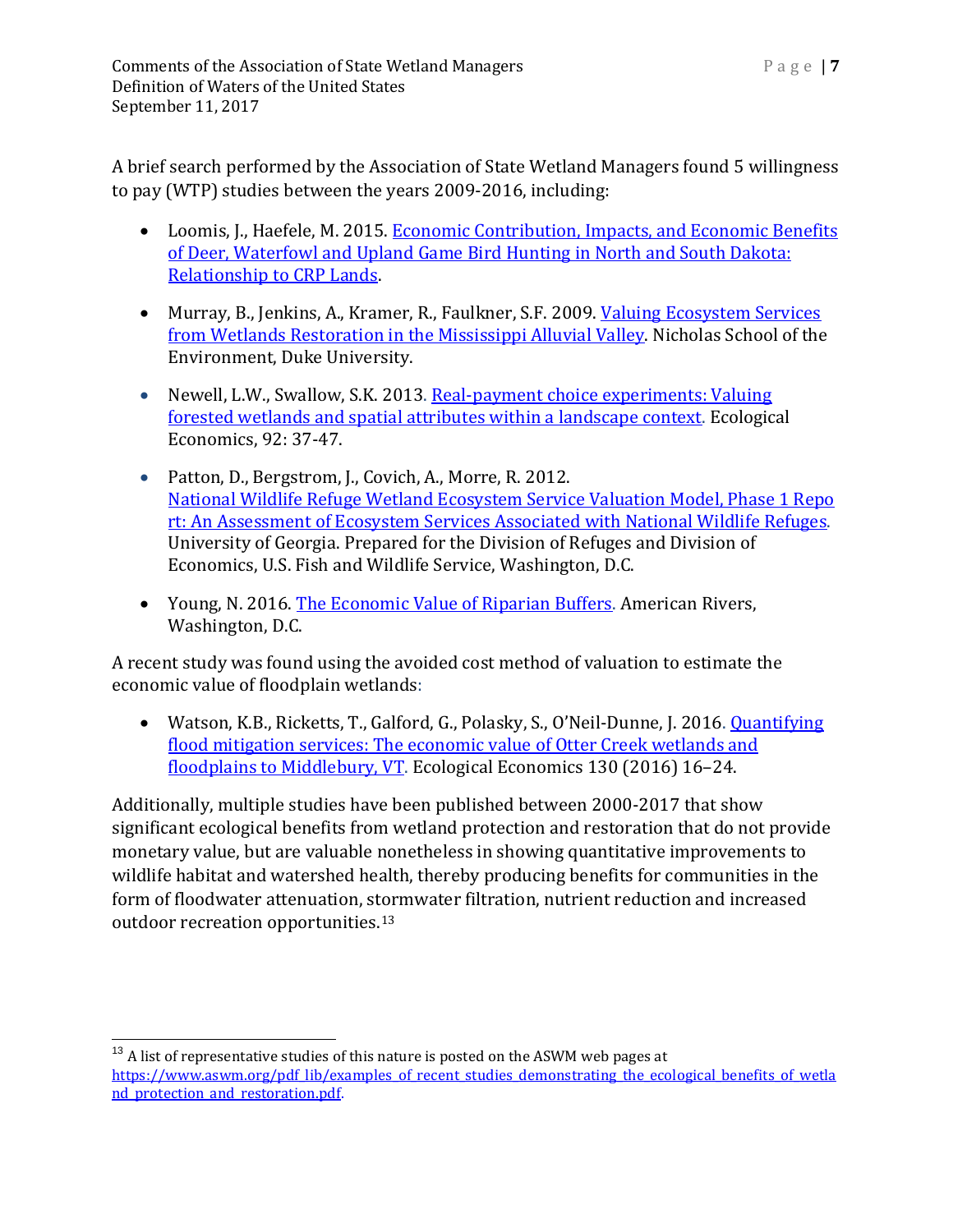#### *3. "Statistical and economic methods used within contingent valuation have improved, leading to increases in study quality over the past 30 years."*

The past 30 years have certainly seen advances in statistical and economic methods. However, the framework for contingent valuation has existed since the 1[94](#page-7-1)0s<sup>[14](#page-7-0)</sup> and the first contingent valuation was conducted in the early '60s as a PhD thesis.15 While contingent valuation has improved since 1986, the methodology had been subject to 20+ years of research and development before 1986. Contingent valuation was well-developed when studies cited in the economic analysis associated with the 2015 rule were conducted.

Earlier this year the Congressional Research Service (CRS) reviewed EPA's economic analysis of the 2015 Rule. In their report, the CRS notes that the wetlands protected under the 2015 rule change provide public benefits of over \$500 million per year. This includes values ranging from water quality enhancement, habitat for aquatic and other species, support for recreational fishing and hunting, and flood protection.<sup>[16](#page-7-2)</sup> The figure cited by CRS does not include the benefits of protecting water resources such as small streams. Removing protection from streams would have impacts on downstream users, pushing up the total loss from reducing protections. Under multiple scenarios, the narrowing of jurisdiction would have negative consequences for local, state/tribal, and federal governments in terms of increased costs for water quality enhancements and associated benefits.

In short, the economic losses that would arise from a reduction in federal protection of water resources are enormous, and it is both incorrect and a disservice to the public to exclude consideration of these factors from the cost-benefit analysis. Potential economic losses include those arising from a reduction in the supply of safe, clean, useable water for drinking and domestic use, industrial use, agriculture use, recreation, and fish and wildlife habitat. Each of these uses is important to a healthy economy and the increased cost of treatment over time should be carefully evaluated in an economic analysis of lost federal protection arising from a change in federal CWA jurisdiction. As an example of potential economic activity relying on safe, clean, water, the Outdoor Industry Association (OIA) cited clean waters as being part of the basic infrastructure of outdoor industry infrastructure. In its most recent report (2017), OIA builds upon its previous 2012 study and finds that the spending on outdoor recreation totaled \$887 billion annually, directly

<span id="page-7-0"></span><sup>&</sup>lt;sup>14</sup> Hicks, 1946. Value and Capital. Oxford University Press, Oxford.

<span id="page-7-1"></span><sup>15</sup> Davis, 1963. The value of outdoor recreation: an economic study of the marine woods. PhD Thesis. Harvard University; Cambridge.

<span id="page-7-2"></span><sup>16</sup> Copeland, C. 2017. EPA and the Army Corps' Rule to Define "Waters of the United States". Congressional Research Service.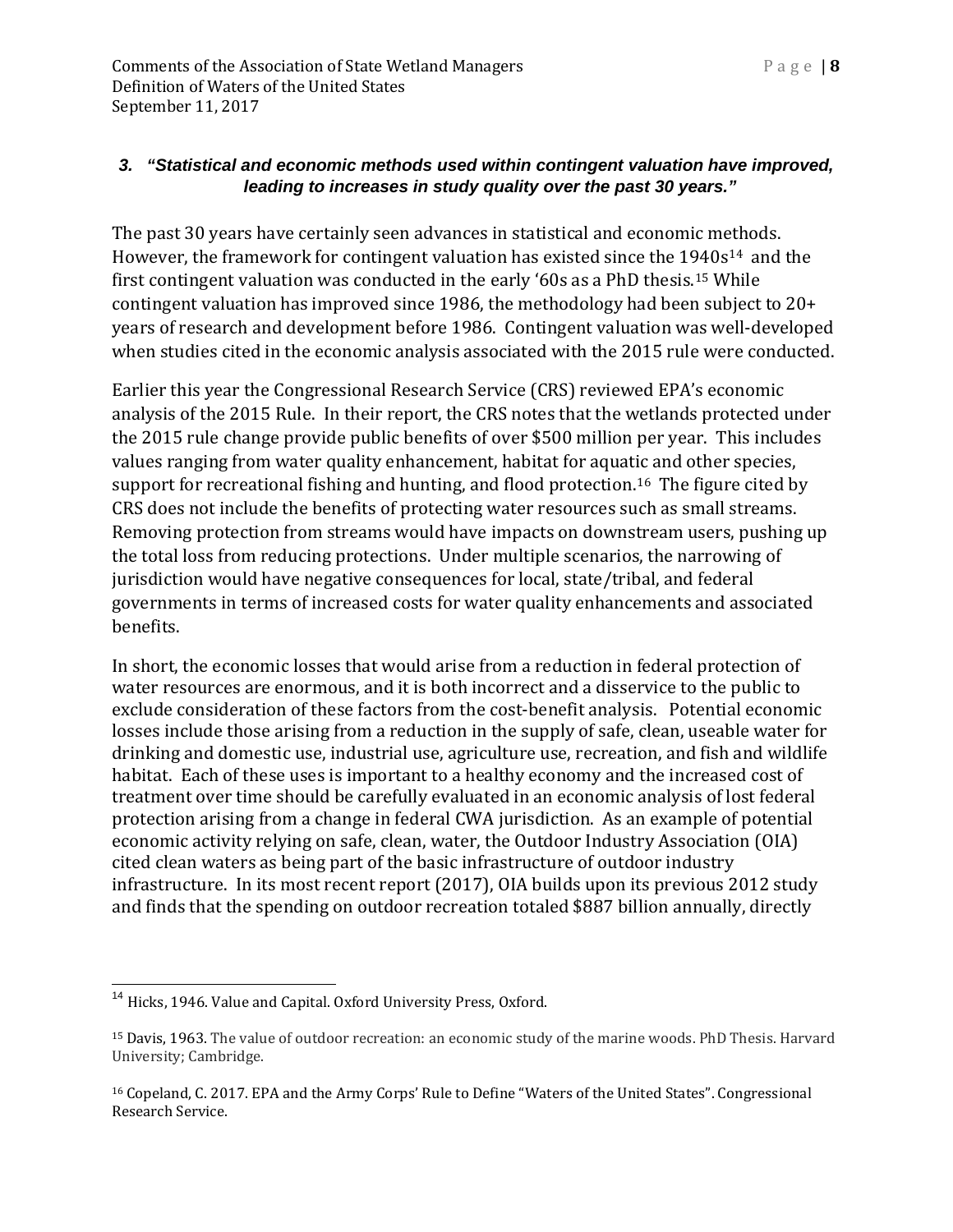**Comments of the Association of State Wetland Managers** Page | **9** Definition of Waters of the United States September 11, 2017

supporting 7.6 million jobs and generating \$124 billion in annual federal, state, and local tax revenue.[17](#page-8-0) Many of these activities rely on clean water resources.

The potential loss of federal protection of wetlands and small and mid-sized streams is likely to result in an increase in unregulated dredge and fill activities which would in turn lead to future increased costs at the federal, state, and local level for engineered infrastructure to store flood waters, purify nonpoint source runoff, treat drinking water, sustain recreation opportunities and stabilize shorelines. The loss of protection for wetlands and small streams would likely lead to cumulative impacts reflected in human health threats, as well as increased property damage from natural hazards including intense storms, drought, and flooding.

Finally, a recently published study of the role of wetlands in reducing the damage from hurricanes and coastal flooding, serves as a timely statement regarding the public value of wetland resources. "The Value of Coastal Wetlands for Flood Damage Reduction in the Northeastern USA", Scientific Reports 7, Article number: 9463(2017), reports the outcome of an extensive study to evaluate the economic benefit of coastal wetlands in minimizing damage from Hurricane Sandy, and to evaluate long term benefits of flood reduction in a specific local area. [18](#page-8-1)

- "The study estimates that temperate coastal wetlands reduced flood heights and thus avoided more than US \$625 Million in flood damages across 12 coastal states affected by Hurricane Sandy, from Maine to North Carolina."
- "In Barnegat Bay, Ocean County, locations with salt marshes had significantly lower annual flood losses compared to locations without marshes. Properties behind a marsh, on average, save 16% in flood losses every year compared to properties where marshes have been lost."

# **III. Suggested Interim Measures to Support Use of the Post-Rapanos Guidance**

We understand that, should the 2015 Clean Water Rule be revoked, or until its status is otherwise resolved by the courts, the federal agencies will rely on post-*Rapanos* guidance to define federal jurisdiction. Unfortunately, the issues that led to the 2015 rulemaking remain. The process for rendering a jurisdictional determination under the previous guidance can result in an extended delay for the permit applicant. As a result, many permit applicants have accepted federal jurisdiction without a full review simply in order to expedite the permitting process; this may potentially result in unnecessary permitting

<span id="page-8-0"></span> $\overline{a}$ <sup>17</sup> Outdoor Industry Association 2017, *The Outdoor Recreation Economy* See *[https://outdoorindustry.org/wp](https://outdoorindustry.org/wp-content/uploads/2017/04/OIA_RecEconomy_FINAL_Single.pdf)[content/uploads/2017/04/OIA\\_RecEconomy\\_FINAL\\_Single.pdf](https://outdoorindustry.org/wp-content/uploads/2017/04/OIA_RecEconomy_FINAL_Single.pdf)*

<span id="page-8-1"></span><sup>&</sup>lt;sup>18</sup> The Value of Coastal Wetlands for Flood Damage Reduction in the Northeastern USA. See <https://www.nature.com/articles/s41598-017-09269-z>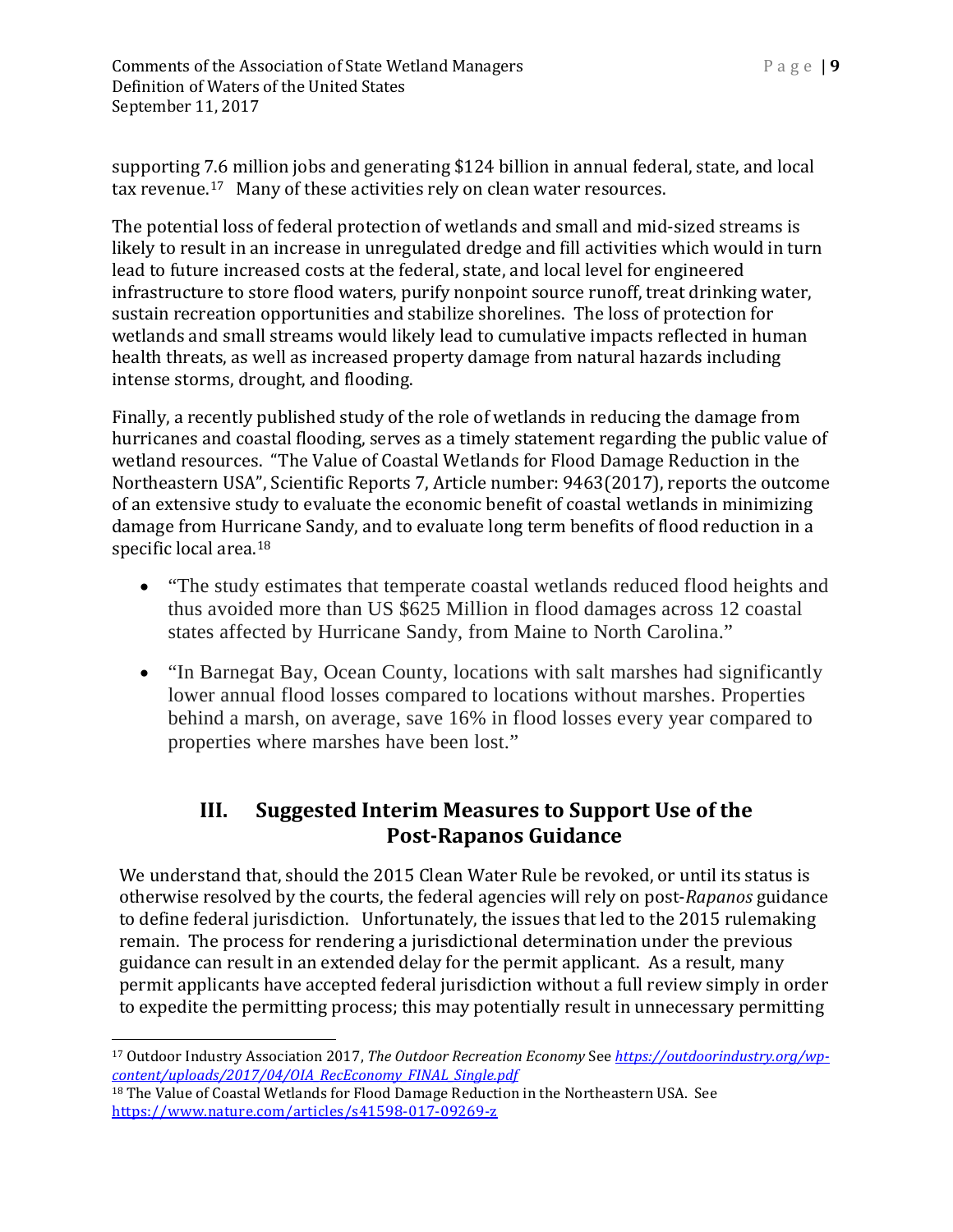costs where jurisdiction is in fact lacking. At the same time, some important wetlands may not be protected by that guidance, such as the special ecological types included in the 2015 Rule. Reliance only on guidance has resulted in jurisdictional determination inconsistencies across the nation. Therefore, we recommend that the federal agencies consider taking steps now to improve implementation of the post-*Rapanos* rule during this interim period, using approaches that we also recommend for the "Step 2" rulemaking.

**1. Clarification through regional programmatic approaches, including guidance, state federal agreements and field methods.** As previously noted, ASWM believes that federal regulations and definitions of uniform federal criteria are essential to provide a baseline level of protection of the nation's waters, regardless of the existence of state, tribal, or local laws or rules. The Clean Water Act also defines a common direction, and provides a scientifically based framework for management of waters that cross state boundaries impacting multiple states.

Conversely, it is technically difficult, if not impossible to use identical standards, field methods, and regulatory procedures across the nation's highly diverse geographical, climatic, and human land use patterns. The CWA recognizes this by providing an active role for state and tribal governments, in allowing for water quality standards to be defined by each state or tribe (in accordance with federal guidelines), and by allowing for development of state and regional general permitting categories and criteria (again, in compliance with foundational federal requirements). While these comments focus on §404 dredge and fill permitting, we recognize that parallel general permits are widely used in other CWA programs, e.g. regulation of common discharges associated with stormwater management, construction, and other pollution control programs under §402.

The use of state and regional programmatic approaches may be used to authorize routine and locally essential actions that typically have minimal impacts on waters of the U.S. and that do not fit squarely under CWA exemptions, *without* eliminating overall protection of those waters. This results in regulations that make greater sense to the public – being more closely aligned with local aquatic resource conditions and use of those resources. We believe that concerns regarding such issues as agricultural irrigation and ditch networks, protection and management of combined streams/designated drains, and stormwater management can be effectively addressed through thoughtful application of existing provisions of the CWA. We also stress our belief that the proper use of state and regional permitting addresses local realities while maintaining the national level of protection of waters prescribed by the CWA.

ASWM therefore recommends that the federal agency make full use of existing regional regulatory approaches, and consider development of regional field guidance that would be equally pertinent under the existing guidance, implementation of the 2015 Rule should that occur, or under a newly developed Scalia plurality opinion-based rule. Examples of regionalized approaches include the following.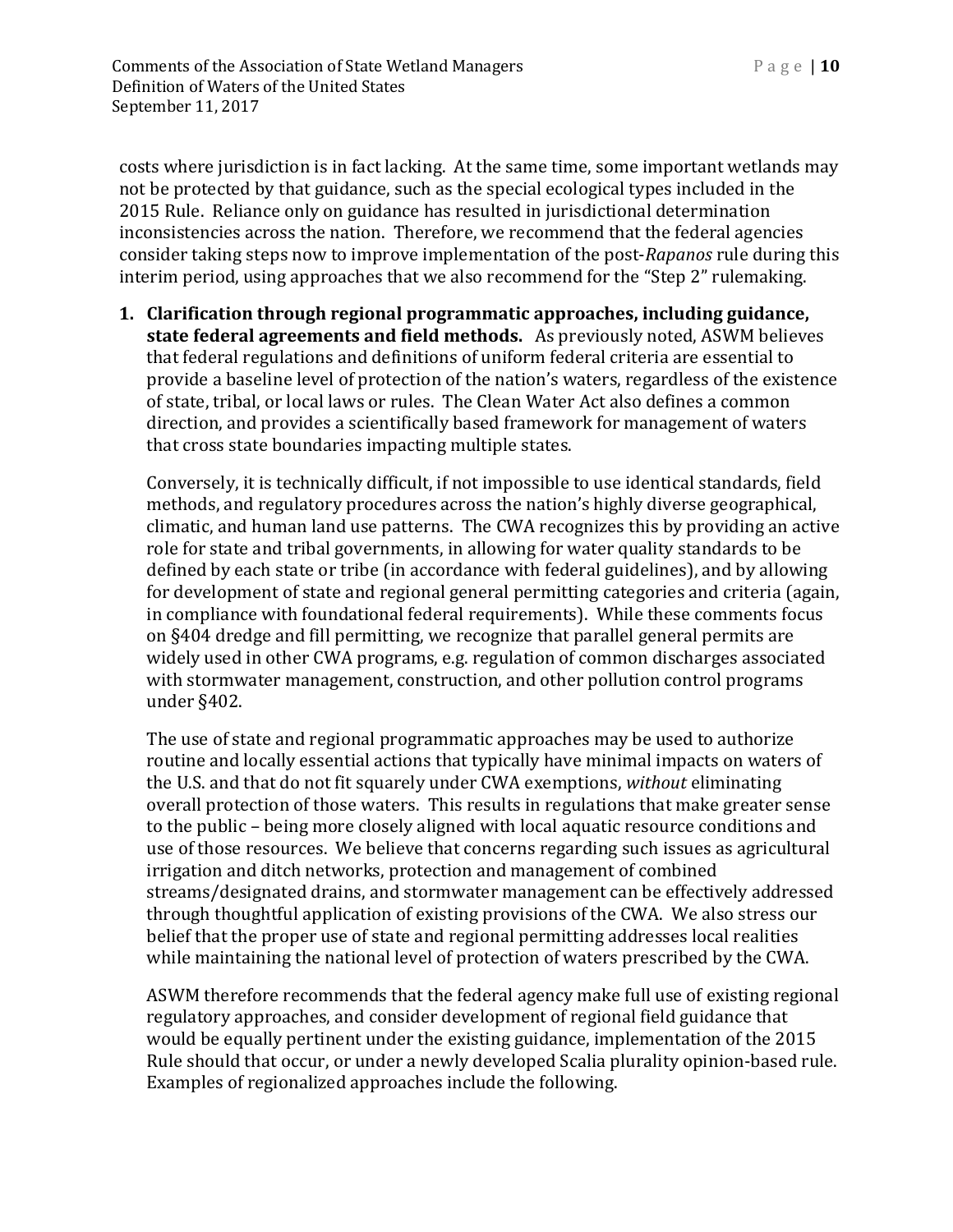**a. State/Tribal and Regional conditioning of Nationwide General Permits (NWPs).** The Corps of Engineers has, for decades, made use of NWP's to efficiently authorize regulated activities that have a minimal individual or cumulative impact as defined by CWA regulations. Corps District Engineers may add regional conditions to such permits to address localized geographic, climatic, or related ecological concerns, or more localized activities. In addition, states and tribes may provide a conditional Water Quality Certification under CWA §401 or CZMA consistency review to address specific concerns.

The benefit of this approach is that federal protection of important components of the nation's aquatic system is maintained, but without imposing a significant regulatory burden on minor activities. In some instances, an abbreviated request for authorization may be submitted, and in others, no notification of the proposed action is needed, provided that the criteria specified in the general permit are met.

- **b. Issuance of Regional General Permits or Letters of Permission.** Corps District offices may also issue Regional General Permits (RGPs) for minor activities that are specific to a given state or states. For example, a number of specific activities in Michigan, associated with the management of Great Lakes shorelines may be authorized under a Regional General Permit issued by the Detroit District Corps, in some instances under conditions specified by the State §10/CZMA certification.[19](#page-10-0) As with other categories of general permits, baseline CWA criteria for authorization of a project must be met, but minor actions commonly authorized in a specific state or states may be authorized expeditiously. Rather than eliminating protection for broad categories of waters of the U.S. altogether, ASWM believes that greater use may be made of RPGs, and encourages development of additional guidance for states and Corps staff to promote this approach.
- **c. Issuance of State Programmatic General Permits.** Where states are willing to undertake a greater role in review of CWA §404 dredge and fill activities, the Corps and a State may agree on a State Programmatic General Permit (SPGP) to authorize defined minor activities through review and approval by the state agency. While the final authorization is made under Corps §404 authority and approval, processing of a proposed activity by the state simultaneously with review and approval under state authority, provides an efficient and typically faster permitting process.

<span id="page-10-0"></span> <sup>19</sup> See

[http://www.lre.usace.army.mil/Portals/69/docs/regulatory/PDFs/19902000050S16\\_Final%20with%20Re](http://www.lre.usace.army.mil/Portals/69/docs/regulatory/PDFs/19902000050S16_Final%20with%20Regional%20Conditions-RMD_PN.pdf) [gional%20Conditions-RMD\\_PN.pdf](http://www.lre.usace.army.mil/Portals/69/docs/regulatory/PDFs/19902000050S16_Final%20with%20Regional%20Conditions-RMD_PN.pdf)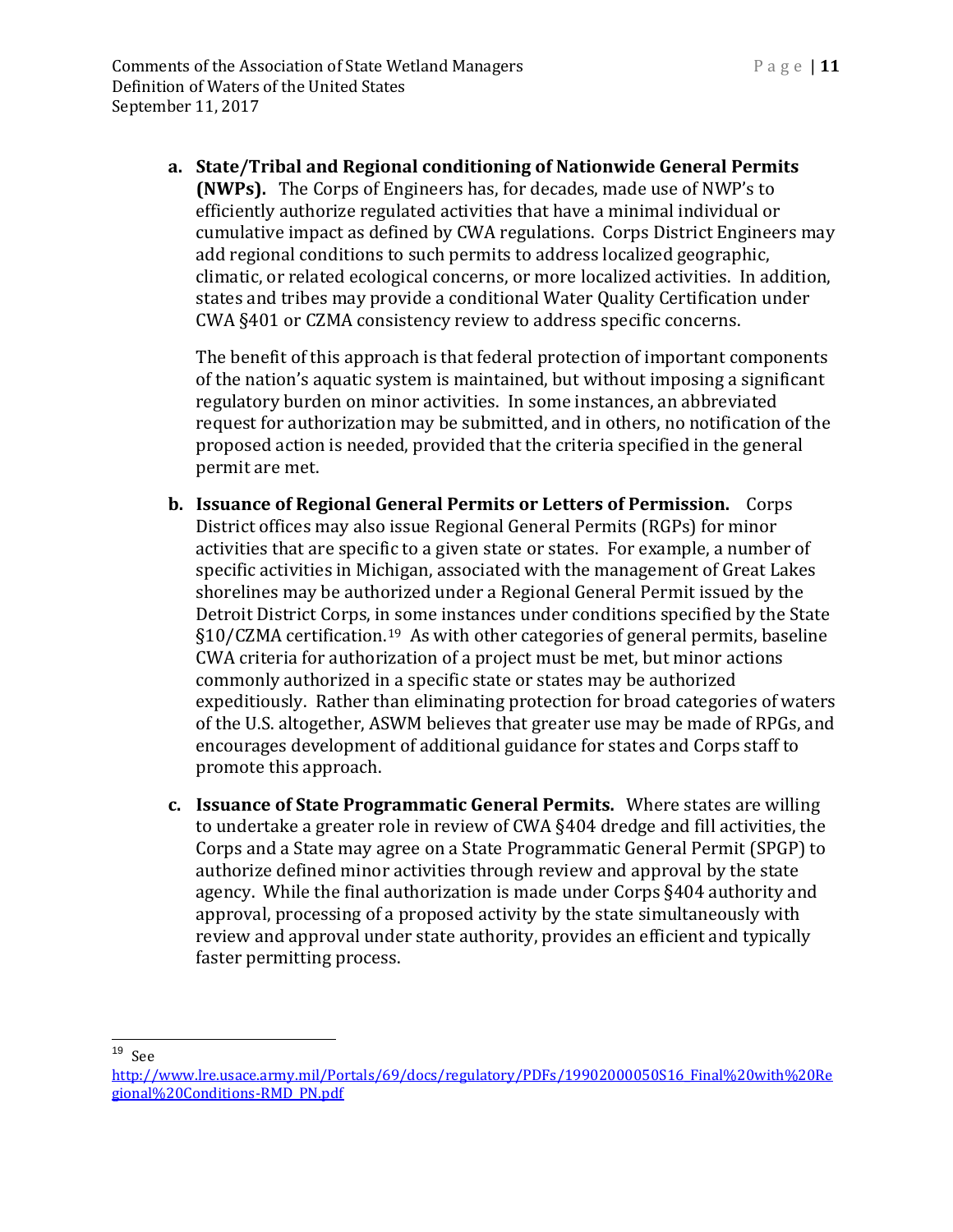In many instances, particularly in the New England states, SPGP's have provided a more regionalized and efficient process than use of NWP's. However, some states have found the process of SPGP issuance, and re-issuance at the expiration of a mandated 5-year permit period, to be cumbersome and time consuming. We encourage the Corps and EPA to make full use of SPGP's to regionalize the regulatory program by developing additional guidance for states and Corps District offices.

- **d. Encouraging Section 404 State/Tribal Program Assumption.** Assumption of the §404 Program by a state or tribe represents a fully regionalized approach for qualified states or tribes, parallel to state/tribal administration of the NPDES program. §404 assumption has been discussed in detail elsewhere. [20](#page-11-0) ASWM encourages EPA to continue efforts to support state assumption through revisions of governing regulations at 40CFR Part 233, in accordance with the majority recommendations recently made by the Assumable Waters Subcommittee of NACEPT.[21](#page-11-1)
- **2. Development and issuance of regional field technical manuals.** The Army Corps of Engineers has already initiated development of stream identification manuals to account for regional needs, similar to regional wetland delineation supplements. We recommend that this process be continued, and include information on intermittent and ephemeral streams along with perennial streams. Additional information and field guidance for making jurisdictional determinations on channelized or otherwise altered streams used for drainage purposes would also be very useful and address some major and long-standing concerns related to Waters of the U.S. jurisdiction. Regardless of the eventual criteria for federal jurisdiction, methods of field identification of stream headwaters in particular will be highly useful.

Additional consideration might also be given to the need for accurate identification manuals for ecologically important, but less common types of wetlands, such as vernal pools or pocosins, in the regions where such wetland types occur.

# **IV. Considerations for Step 2 "Scalia-based" Rulemaking**

Should the federal agencies proceed as proposed with revocation of the 2015 rule, we suggest that they consider the following issues as development of a new version of the jurisdictional rule is initiated under "Step 2." Some of these recommendations would also be valid in clarification of the post-Rapanos guidance while it is in use, or in revision of the 2015 rule should the agencies decide to pursue that approach.

<span id="page-11-0"></span><sup>&</sup>lt;sup>20</sup> See https://www.aswm.org/pdf lib/cwa\_section\_404\_program\_assumption.pdf

<span id="page-11-1"></span><sup>&</sup>lt;sup>21</sup> Available at [https://www.epa.gov/sites/production/files/2017-05/documents/awsubnaceptpresent5](https://www.epa.gov/sites/production/files/2017-05/documents/awsubnaceptpresent5-final.pdf) [final.pdf](https://www.epa.gov/sites/production/files/2017-05/documents/awsubnaceptpresent5-final.pdf)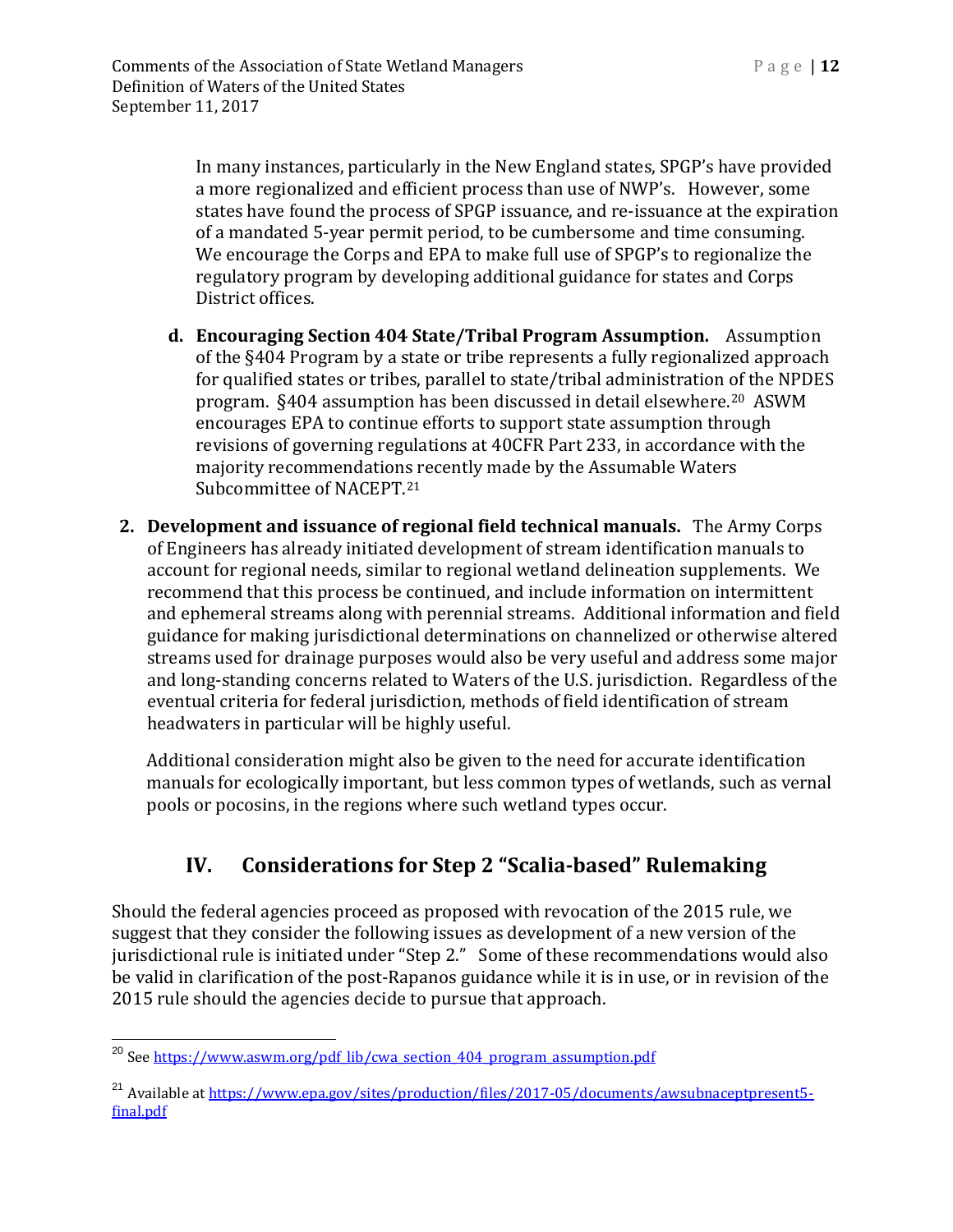**1. Clarification of the meaning of "Waters of the U.S." based on the Scalia plurality opinion in the** *Rapanos* **case.** While the Scalia plurality opinion in *Rapanos* was considered when developing the 2015 Rule, we strongly believe that Scalia's opinion by itself is wholly insufficient to define the scope of waters of the United States. Taken alone, it is inconsistent with the legislative history of the Clean Water Act, and moreover inconsistent with past Supreme Court decisions including the unanimous *Riverside Bayview Homes*.

Little guidance was provided by Justice Scalia in the *Rapanos* decision to aid in developing readily understood definitions and field procedures which would yield clear jurisdictional determinations. We offer the following considerations to assist a scientifically defensible interpretation of Scalia's words.

The discussion of connectivity in the Scalia opinion refers only to surface water connections. Peer reviewed scientific literature demonstrates that there is increasing evidence of the importance of shallow ground water connections between seemingly "isolated" wetlands and relatively permanent surface waters, though there may not be an obvious surface connection. Seasonally high groundwater tables supporting wetlands exist in many parts of the country. These groundwater-supported wetlands, if subject to unregulated discharges, may transport pollutants via shallow groundwater connections to regulated surface waters used for contact recreation, drinking water, or other commercially-supported uses, resulting in adverse effects to health and safety. Any discussion and decision on language of waters of the U.S. should consider that new information on surface and groundwater interactions may indicate that limited definitions and criteria for jurisdictional waters and wetlands will be inadequate to ensure safe, clean water.

Wetlands with year-round or nearly year-round surface water are relatively rare in many parts of the country. It is more common for wetlands to only show seasonal surface water or high ground water early in the growing season, sometimes for less than a month, after which obvious surface connections are often absent. Many of these wetlands often alternate seasonally between recharging groundwater and discharging water back to the surface, making them critical for processes which maintain water quality, water supply, and shallow groundwater connections to other wetlands and surface waters. Ironically, these seasonal wetlands are critical to water quality and biodiversity, yet are often undervalued precisely because they are not wet all year long. Ephemeral and intermittent streams, which are a critical water source in certain parts of the country, also show surface water for only limited durations. Given these considerations, we recommend that "relatively permanent" waters and wetlands not refer to the extended duration of surface water present in a given year, but that sufficient surface or groundwater water levels be present during the growing season of most years or for a sufficient duration to support important functions and values. For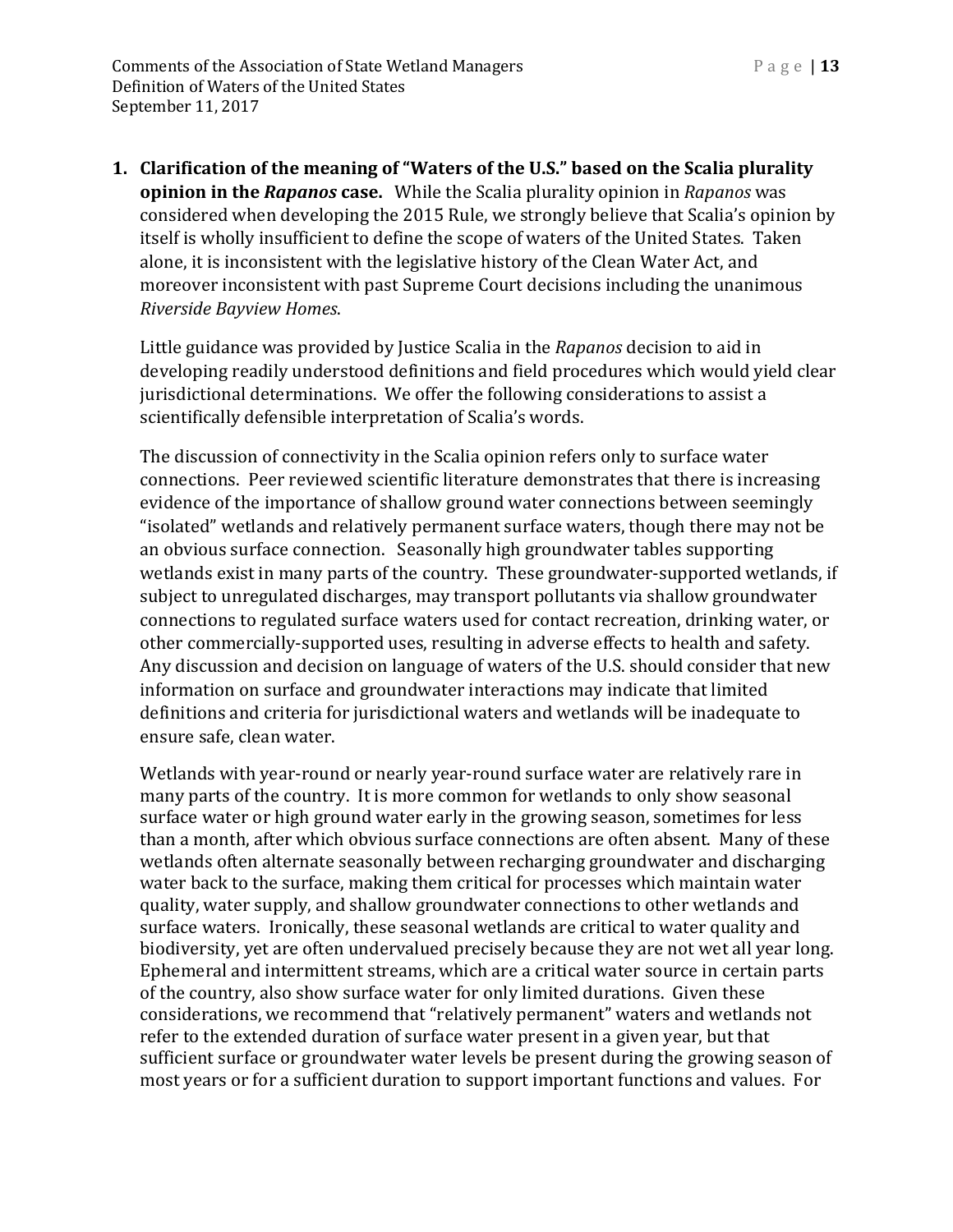example, a determination that sufficient inundation or saturation is "relatively permanent" may mean that the water is present 6 out of 10 years.

Finally, if a Scalia-based Rule were to limit the definition of "traditionally navigable waters" to "relatively permanent" waters with a continuous surface connection to truly navigable waters, this significant narrowing of WOTUS jurisdiction could increase the burden for downstream MS4s, from unregulated, upstream discharges to tributaries (deemed no longer jurisdictional under the federal program). These discharges could contribute to increases in pollutant loads in the receiving waters and thus increase financial burdens for those communities who would become responsible for treatment of those pollutant loads.

**2. Retention of widely accepted components of the 2015 Clean Water Rule, and the scientific basis for those components** As previously discussed, we encourage the federal agencies to retain broadly accepted and science-based provisions of the 2015 Clean Water Rule. These include jurisdiction over the territorial seas, traditional navigable waters, interstate waters, relatively permanent standing and flowing waters including streams and lakes, and adjacent wetlands. We also encourage retention of concepts related to the connections between traditional navigable waters and headwaters and/or adjacent wetlands, and their use in identification of waters of the U.S.

We encourage the federal agencies to retain and bring forward the EPA Science Advisory Board report – *Connectivity of Streams and Wetlands to Downstream Waters: A Review and Synthesis of the Scientific Evidence[22](#page-13-0) -* to provide a scientific basis for the new rule, in addition to any recent scientific studies on this topic. This exhaustive report should not be discarded or ignored.

We also encourage development of guidance directing that the special wetland types identified in the 2015 Rule – including prairie potholes, Carolina and Delmarva bays, pocosins, western vernal pools, and Texas coastal prairie wetlands –are jurisdictional because they are so much alike that they have similar hydrographic characteristics or are so close to navigable waters that they have an effect on those waters.

**3. Develop programmatic approaches that allow regionalization of field methods to resolve issues related to local hydrologic conditions and local water use factors that are difficult to address on a national basis.** The agencies should consider the use of programmatic regional approaches as discussed above under interim recommendations to address complexities at the field level that arise from major geographic and climatic differences in various regions of the U.S. It is, for example, nearly impossible to develop consistent national guidance over intermittent and ephemeral streams, the hydrologic properties and public importance of which might be vastly different in wetter and dryer portions of the nation. However, regional

<span id="page-13-0"></span><sup>&</sup>lt;sup>22</sup> U.S. Environmental Protection Agency, Washington D.C., 2013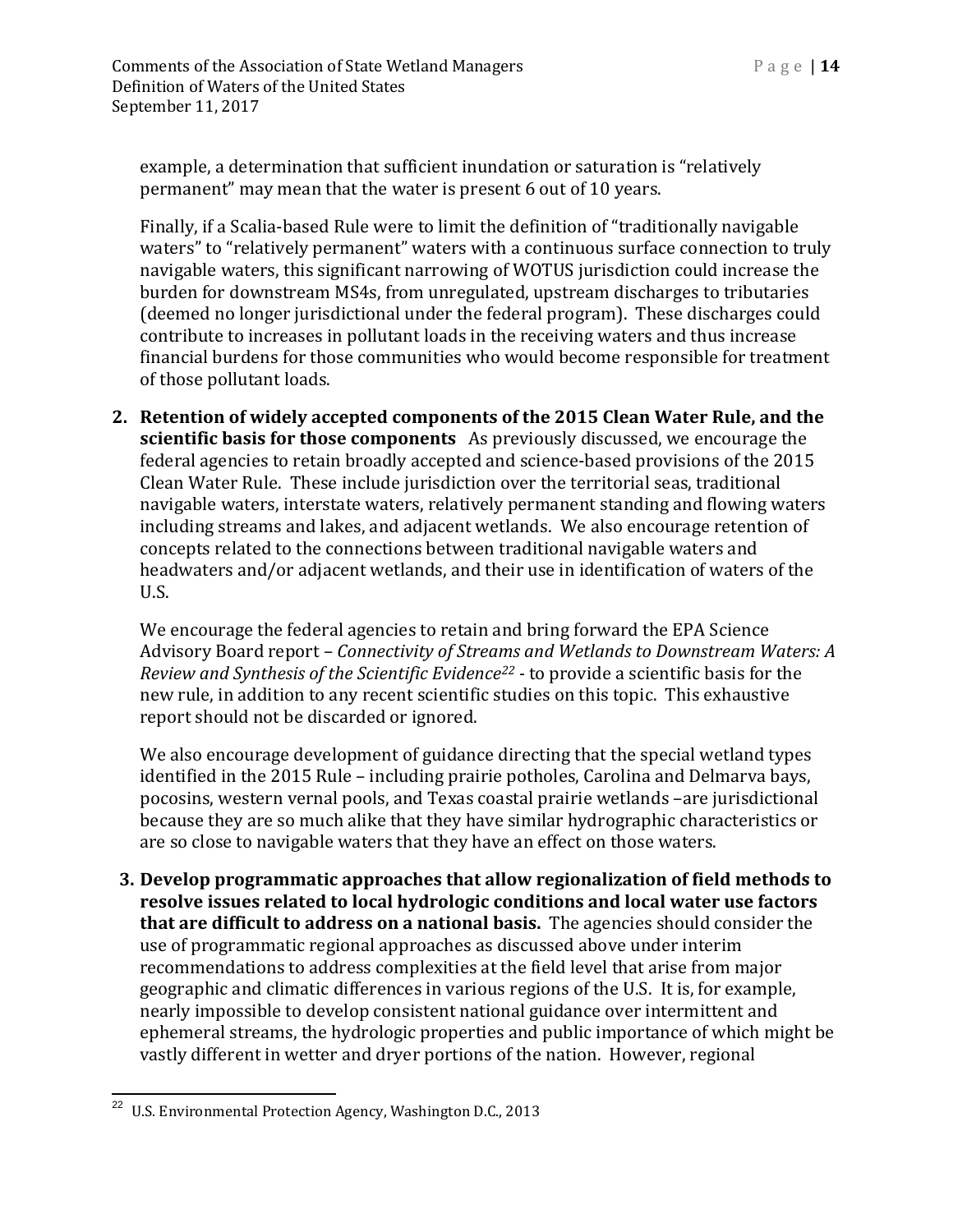conditioning of Nationwide General Permits, development of Regional General Permits, development of State Programmatic General Permits, and specific state/tribal conditions on §401 certification and Coastal Zone Management Act (CZMA) consistency reviews of general permits may all be used to provide adequate review of impacts to such waters, and authorization of proposed actions have minimal impact.

- **4. Recognize and take advantage of the complex integration of federal, state, tribal, and local water resource management programs.** Step 2 rulemaking (or rule revision) should fully acknowledge and integrate understanding of the multiple intertwined federal, state, tribal, and local programs which protect water resources and their use by the public. Rulemaking should proceed in a manner that does not jeopardize the ability of states/tribes and local governments to manage and protect:
	- Public health and availability of clean water supplies for drinking water and domestic use, as well as for watering livestock, irrigation and industrial uses, and recreation;
	- Habitat, including for recreational use and for protection of threatened and endangered species, as well as other wildlife populations;
	- Protection from natural hazards including flooding, impacts of high energy storms and storm surges, and drought; and,
	- Related programs that both impact and rely on water resources, including energy (hydropower and cooling water supply); transportation projects, that both necessitate stream crossings and potentially degrade waters traversed by highways; nonpoint source management; and regulation of large projects such as mining that have the potential to severely degrade or obliterate headwater resources.

Federal agencies such as the U.S. Fish and Wildlife Service (USFWS) and the National Oceanic and Atmospheric Administration (NOAA) are directly involved in such matters, as are state agencies that rely on §401 Certification and CZMA consistency reviews. The complexity of programs that manage and protect the nation's water resources is both understandable and necessary, given the essential need for water in multiple aspects of our culture. However, numerous state/tribal, federal and local agencies have developed processes to ensure interagency coordination and consideration of multiple perspectives, while minimizing overlap and regulatory delays.

As an example; the State of Michigan assumed administration of the §404 Program in 1984. As a result, a single permit application to the state can provide authorization under §404, water quality and CZMA certification, screening and coordination with state and federal endangered species programs, and authorization under 8 related state laws, including wetland protection, lakes and streams protection, floodplain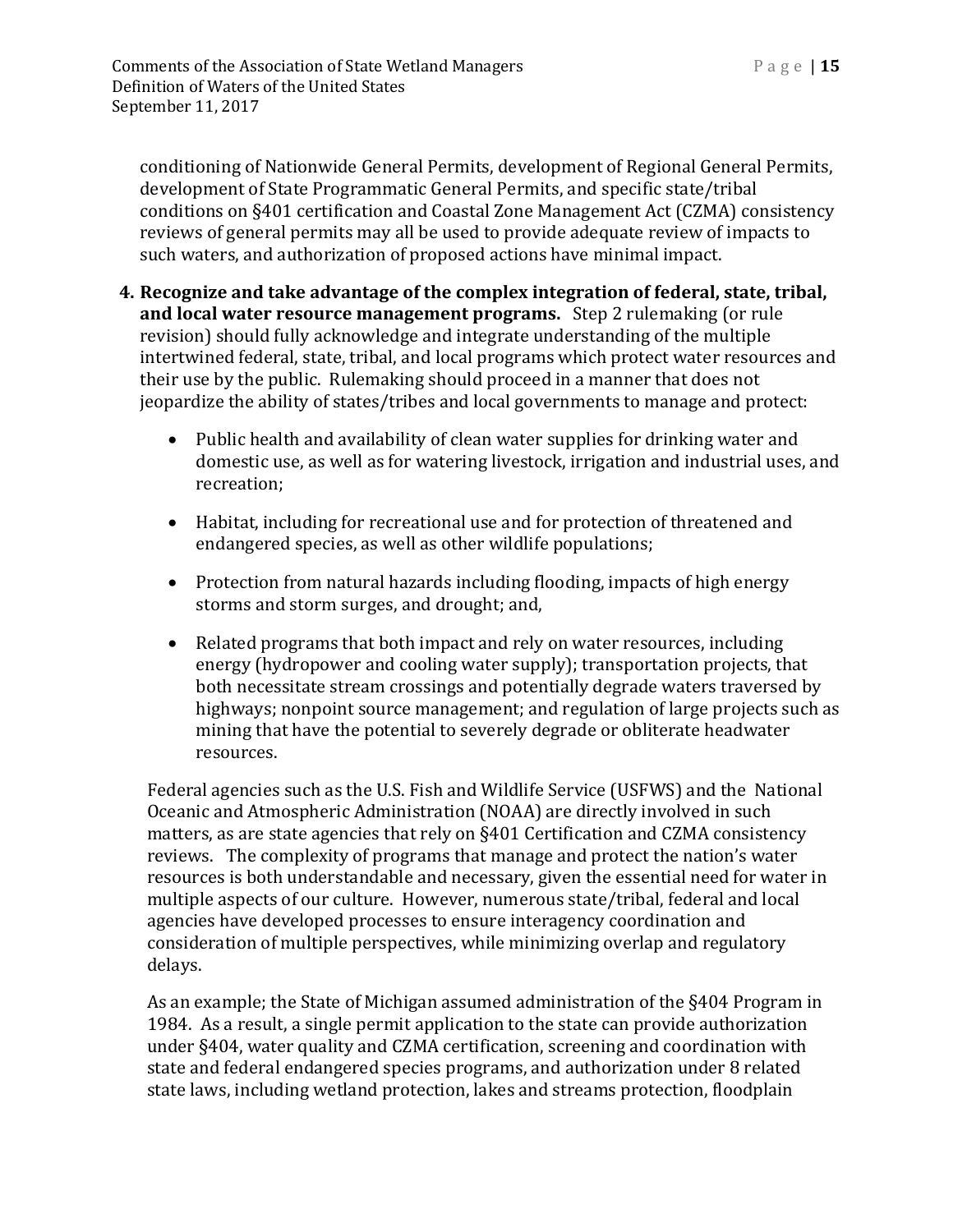regulation, dam safety, and similar authorities. Because there are state limits on the permitting timeframe, permit decisions are made on average within a few weeks, and as such require well-organized and efficient cooperation among numerous agencies and program staff behind the scenes. This is not an isolated example; many states have developed similar multi-track regulatory mechanisms. It is essential that EPA and the Corps are fully aware of these mechanisms and do not disrupt them to the detriment of the regulated public.

**5. Plan for the fiscal, human, and technical resources that are needed to support any planned increase in state/local responsibility, as well as to maintain current state water programs.** We understand that one of the goals for revising CWA jurisdiction is to transfer greater responsibility for protection of water to state, tribal, or local agencies. It should be understood that state/tribal and local fiscal and human resources for water programs (including dredge and fill permitting programs) have been reduced in many states in recent years. While numerous non-federal agencies are strongly committed to water resources management, both federal support and time will be needed to revise state and tribal programs. Federal fiscal support (in the form of program grants), and technical support (e.g. development of more efficient remote evaluation field methods) will both be critical to support states in making changes to or establishing new programs.

Importantly the time needed to plan and promulgate additional regulatory programs in willing states and tribes should not be underestimated. If significant changes and/or reductions in the extent of CWA jurisdiction occur as a result of a Scalia plurality opinion influenced rule, time will be needed for states and tribes to put in place regulatory programs to replace lost protection. Existing protection of wetland and stream resources by the states and tribes varies tremendously. ASWM has determined that 23 states have established statewide dredge and fill permitting programs for some or all of their freshwater wetlands and streams.[23](#page-15-0) However, 27 states currently lack the authority to issue freshwater dredge and fill permits statewide and rely solely on conditioning §404 permits through §401 water quality certification and in some instances CZMA consistency review to ensure compliance with state water quality standards and other applicable laws. <sup>[24](#page-15-1)</sup>

<span id="page-15-0"></span> $23$  This includes the state of California which is currently in the process of establishing a new dredge and fill

<span id="page-15-1"></span>permitting program.<br><sup>24</sup> In addition, some states may be constrained to varying degrees by state imposed limitations on state authority to regulate waters not regulated under the Clean Water Act. <https://www.eli.org/sites/default/files/eli-pubs/d23-04.pdf>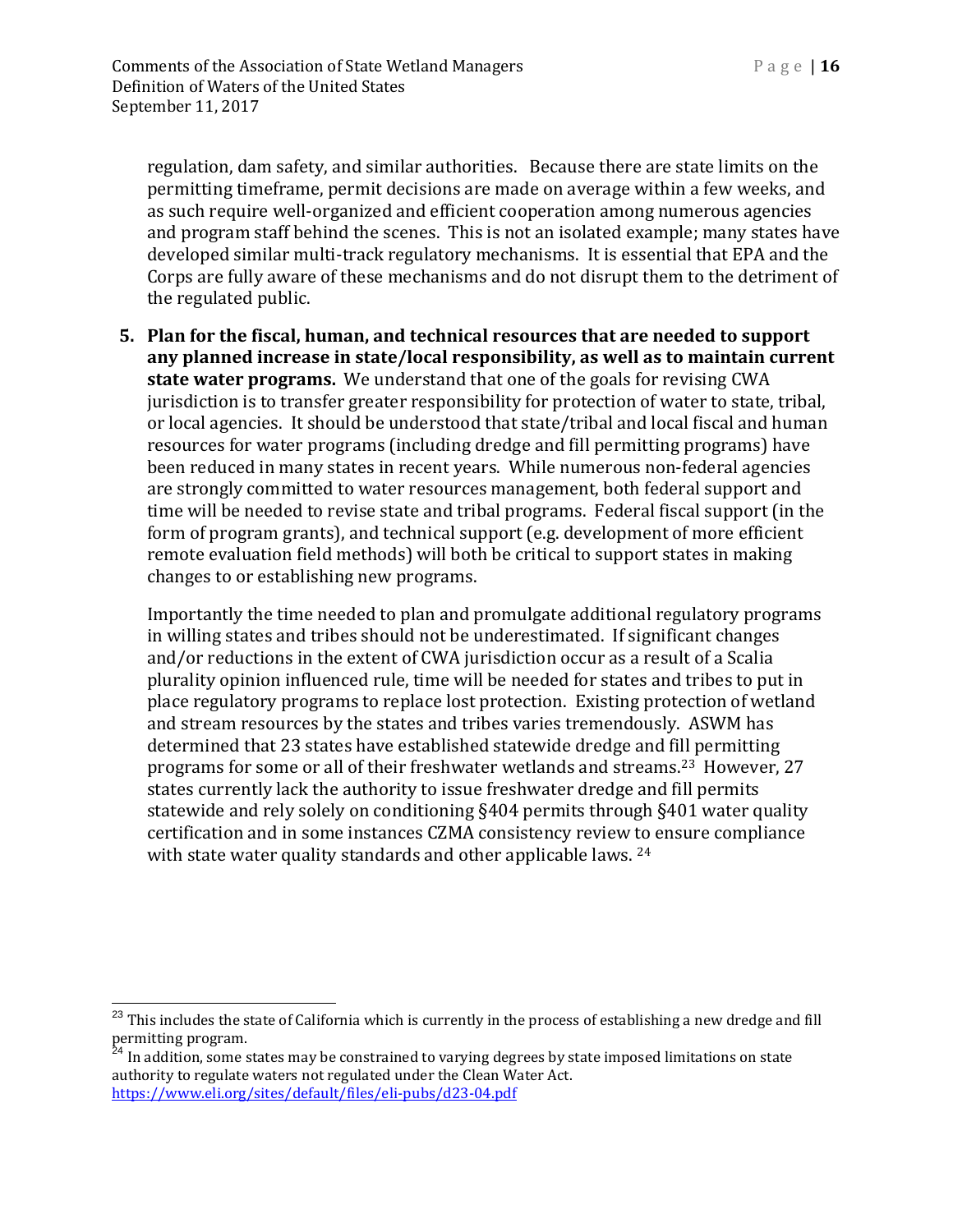

- **State Dredge and Fill Permitting Program (23 states)**
- Rely on §401 Certification for Fresh Water Wetlands and Streams (27 states)

#### *Source: ASWM*

Based on our evaluation of the resources of 26 states that lack independent regulatory programs for freshwater wetlands on a statewide basis (not including Alaska which contains an additional 100 million acres of wetlands):

• A rollback of federal CWA jurisdiction reliant on the Scalia adjacency test could remove federal dredge and fill permitting from an unknown but substantial portion of the approximately 54,574,445 acres of freshwater wetlands that are located in states that lack state-wide dredge and fill permitting. Under a Scalia test, it is anticipated that only those wetlands determined under a new rule to be "adjacent" would continue to be protected under the CWA. The rollback of protection in states that do not have state programs to issue dredge and fill permits to protect wetlands could translate into the absence of CWA protection for around 50% of all freshwater wetlands in the U.S., not including Alaska.[25](#page-16-0)

<span id="page-16-0"></span> $25$  The inclusion of the 100,000 acres of wetlands in Alaska would increase this total to 154,676,445 acres of wetlands, or 74% of wetlands in the United States.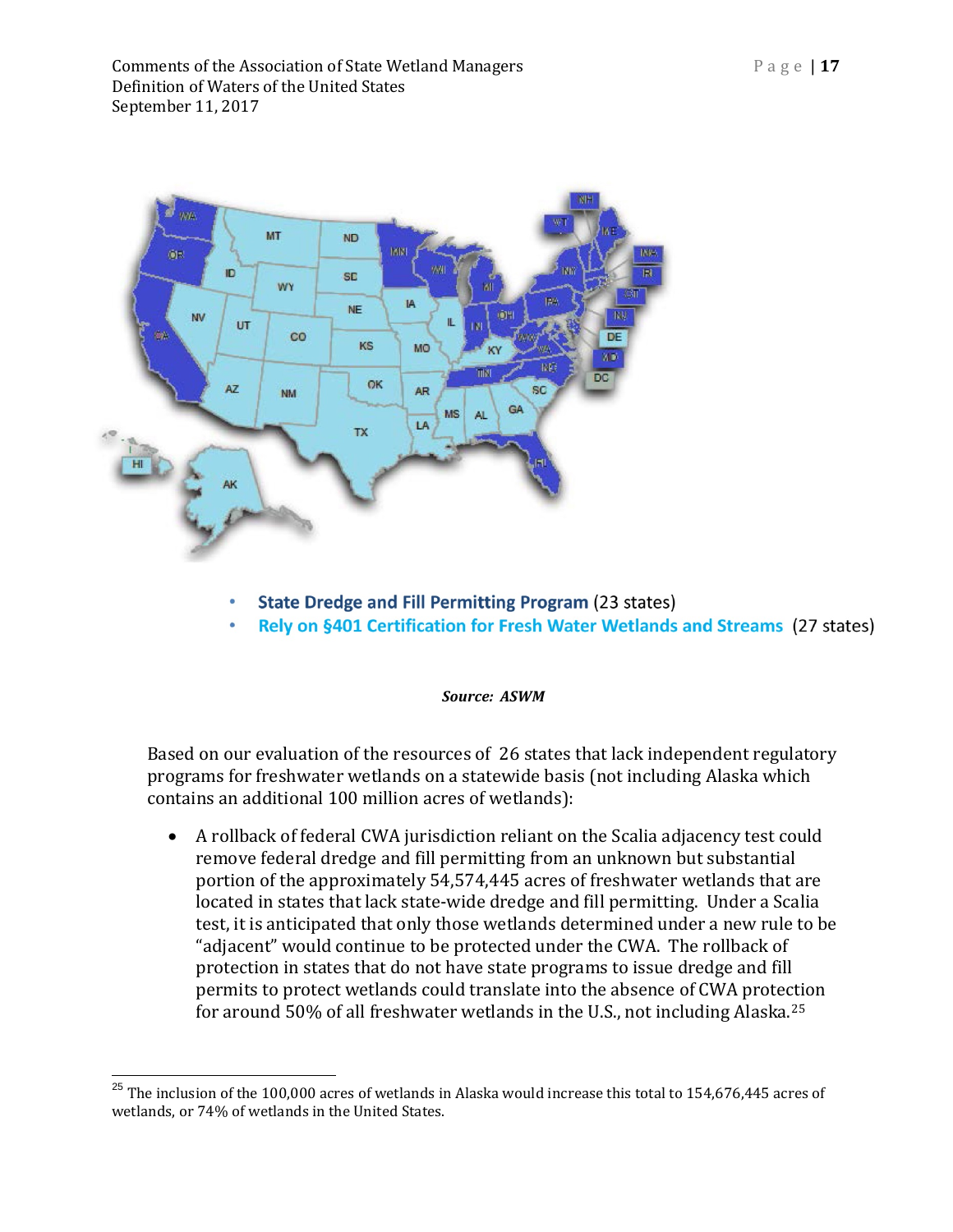Comments of the Association of State Wetland Managers Page | **18** Definition of Waters of the United States September 11, 2017

- A focus on the Scalia plurality opinion in *Rapanos* could eliminate protection for an undetermined, but likely significant portion of intermittent and ephemeral streams – which include approximately 2,374,298 stream miles in states without a dredge and fill program. This figure represents approximately 78% of all nonperennial stream miles in the U.S., not including Alaska.[26](#page-17-0)
- It is anticipated that there will be significant costs to establish new programs in states without freshwater dredge and fill permitting programs, as well as to fill gaps in states with dredge and fill permitting programs. Some states such as Washington, Ohio, and West Virginia currently only issue dredge and fill permits for isolated non-federal wetlands and rely on §401 certification of §404 permits for other waters. In many states, permitting fees are substantially higher than the \$10 - \$100 permit fee currently required by the Corps. State fees are higher in order to partially cover the costs of carrying out a state dredge and fill permitting program.[27](#page-17-1) A number of states use a sliding scale charging more for projects with a larger impact. An estimate of the increased costs to states for adopting and/or expanding dredge and fill permitting programs should be included in a revised economic analysis.

Ideally, there should be time between when the rule is finalized and when it goes into effect so that the 27 states that lack a freshwater dredge and fill permitting program could take actions if they have the public support and the financial resources to do so. It should be recognized that state legislation would likely be required in many if not all of these states, and also in some of the other 23 states that will also need to analyze their programs to identify any new gaps in jurisdiction when a final rule is published. Many state legislatures meet for short periods of time on an annual or biannual basis.

#### **SUMMARY**

Given the extensive concerns of the states in regard to the proposed actions regarding the 2015 Clean Water Rule, ASWM recommends the following:

1. Revoking the 2015 Rule is unlikely to improve program stability or expedite completion of a new final rule. Many of the elements of the 2015 Clean Water Rule are broadly accepted, consistent with early legal decisions including *Riverside Bayview Homes*, and have essentially been unchallenged by court

<span id="page-17-0"></span><sup>&</sup>lt;sup>26</sup> See Compleat Wetlander: Distribution of Wetlands and Streams and State Dredge and Fill Permitting Programs in the United States [https://www.aswm.org/wordpress/the-compleat-wetlander](https://www.aswm.org/wordpress/the-compleat-wetlander-distribution-of-wetlands-and-streams-and-extent-of-state-dredge-and-fill-permitting-programs-in-the-united-states/)[distribution-of-wetlands-and-streams-and-extent-of-state-dredge-and-fill-permitting-programs-in-the](https://www.aswm.org/wordpress/the-compleat-wetlander-distribution-of-wetlands-and-streams-and-extent-of-state-dredge-and-fill-permitting-programs-in-the-united-states/)[united-states/](https://www.aswm.org/wordpress/the-compleat-wetlander-distribution-of-wetlands-and-streams-and-extent-of-state-dredge-and-fill-permitting-programs-in-the-united-states/)

<span id="page-17-1"></span><sup>27</sup> Permitting fees are included in state by state summaries a[t https://www.aswm.org/wetland](https://www.aswm.org/wetland-programs/state-wetland-programs)[programs/state-wetland-programs](https://www.aswm.org/wetland-programs/state-wetland-programs)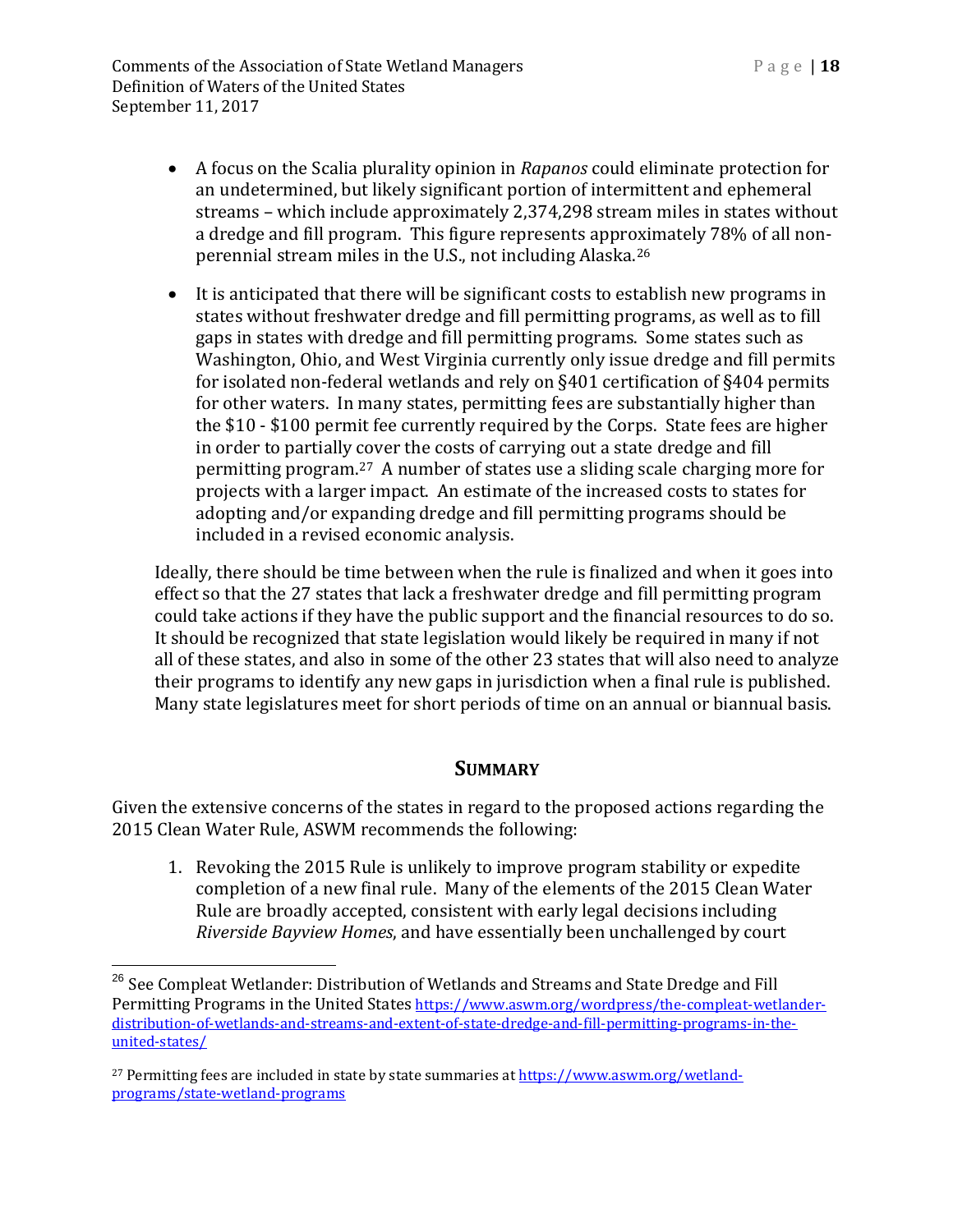decisions. We urge the federal agencies to consider retention of these elements by considering how *revision* of problematic components of the 2015 rule could offer a better path to program stability, clarity, and consistency as opposed to essentially starting over with a new rule.

Finalization of the proposed rescission of the 2015 rule will only exacerbate the litigation over WOTUS. It is very likely that the rescission will be challenged, especially given the shortcomings of the economic analysis. ASWM suggests that many of the problems identified in the 2015 rule – including lack of clarity at the field level - may be corrected through revisions to the rule and by adopting regional programmatic measures as recommended above, which can provide greater specificity than the underlying national Clean Water Act jurisdiction framework. This approach could result in a stable and efficient federal/state regulatory program for the protection of vital water resources.

- 2. The economic analysis for the proposed revocation of the 2015 rule should be recalculated, taking into account the full economic values provided by wetland resources, and also the full cost of the states to assume greater responsibility for protection of those resources. Speculation regarding reduced public support for protection of water resources is unsubstantiated and, we believe, erroneous. Statements regarding public support should be corrected, based on documented sources such as those provided here.
- 3. Recognizing that the status quo that is, reliance on post-*Rapanos* guidance is likely to continue for some time, we recommend that the federal agencies initiate interim steps to address continued concerns arising from that guidance, which led to rulemaking in the first place. We believe that making greater use of existing programmatic tools (e.g. general permits, regional manuals) to address specific concerns on a regionalized basis – while maintaining a consistently defined baseline of federal protection – could do much to clarify the permitting process. These steps, if taken now, will also be useful in development and implementation of a revised rule, or a new rule.
- 4. Clean Water Act provisions that result in interwoven state/tribal and federal programs need to be fully understood in proceeding with either revision of the 2015 Clean Water Rule, or rescission and development of a new rule. In doing so, it should be acknowledged that:
	- i. Significant time, and appropriate fiscal resources, must both be provided to states and tribes to adapt to any significant change in a jurisdictional rule, thus allowing for modification of state programs to protect vital water resources on a state by state basis.
	- ii. The Scalia plurality opinion in *Rapanos* cannot, on its own, define the scope of federal water resources protected under the CWA, consistent